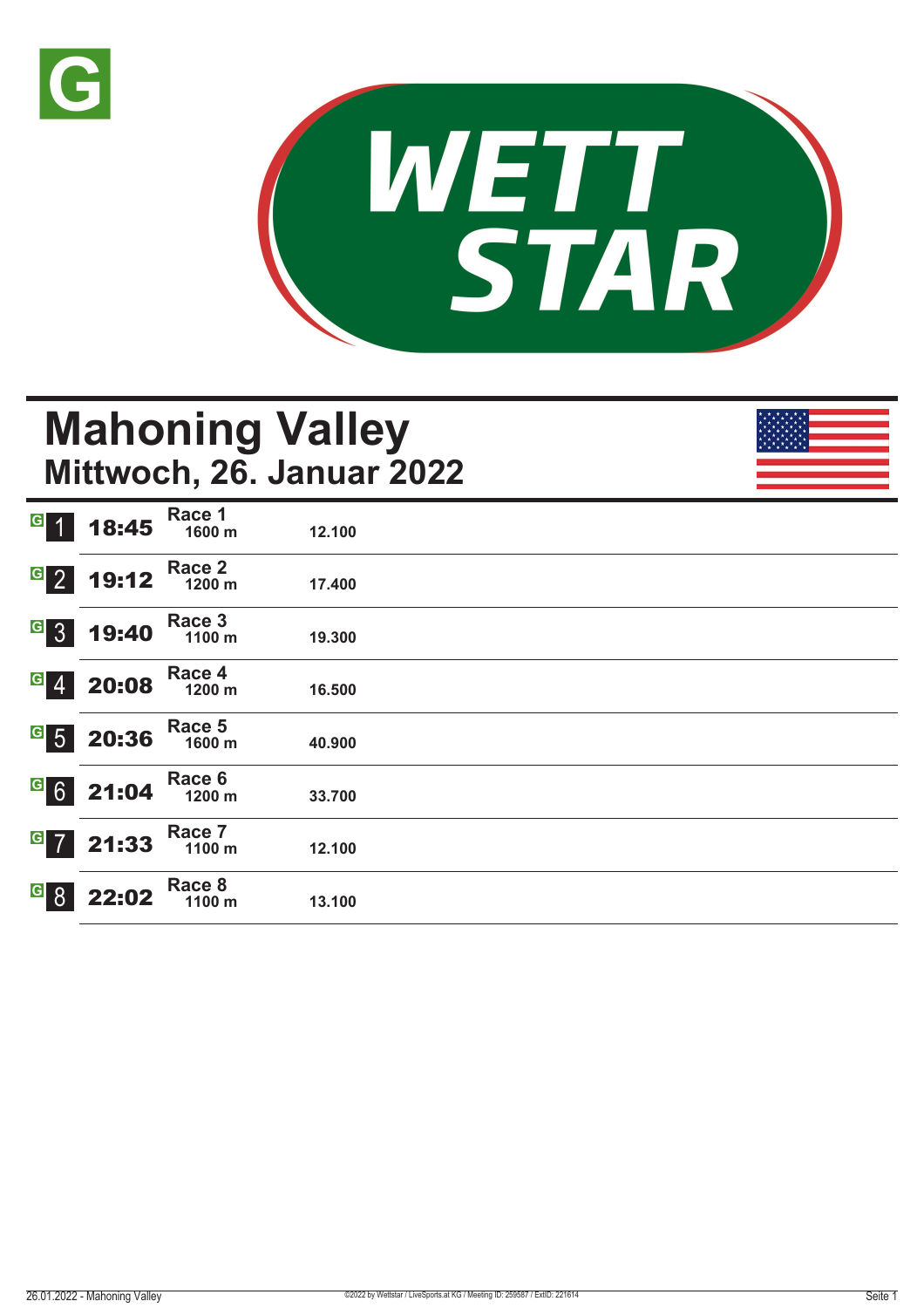| 26.01.2022<br>? - Mahoning Vallev | Rennen # 12 | Seite 2 |
|-----------------------------------|-------------|---------|
| <b>WANN STARTET IHR PFERD</b>     |             |         |

| Act Of Bob               | Cat Heat             | Go Rodney             | Macho Rocket Man   | Saint Goar              |  |
|--------------------------|----------------------|-----------------------|--------------------|-------------------------|--|
| Adhhar                   | Chief Big Head       | Golden Temple         | Marcie's Candy     | Salt Mine               |  |
| Alfred                   | Chiseled Justice     | Gotsomemojo           | Niceasakittenseyes | Shannon's Girl          |  |
| All American Jewel       | Clearly Visible      | <b>Grand Strategy</b> | Ox Trot            | Slick As Ice            |  |
| Amigo's Affair           | Colombard            | Halo's Dance          | Pat Daddy          | Special Beach           |  |
| Arba                     | Coney Island Kid     | Happy Bee             | Piper              | <b>Stormy Empire</b>    |  |
| Attuck                   | Copper Gideon        | Happy Takeover        | Platinum Mac       | Strategic Ekati         |  |
| <b>Billy Not William</b> | Diva Power           | Hover                 | Power Banker       | Sweet Evy Grace         |  |
| <b>Blonde By Nature</b>  | Dynamic Reach        | I Am Iron Man         | Powers Out         | Sweet Jill's Jack       |  |
| <b>Blushing Betty</b>    | Everglide Drive      | I'mma Natural         | Prince Jacob       | The Falcon              |  |
| Boatswain                | <b>Father Dennis</b> | Iron Men Of Metz      | Quickstrike        | <b>Uncaptured Pulse</b> |  |
| <b>Bret's At Caddies</b> | Fire For Effect      | Jettin Pegasus        | Red Hot Devil      | <b>Unwritten</b>        |  |
| Bucky                    | Fox On The Run       | Johnny C              | Ride On Comanche   | <b>Victory Division</b> |  |
| Cajun Chaos              | Free Speech          | Johnny Cab            | Rolls Rovce Deal   | West Leonard            |  |
| Captain Cholo            | Fridav               | Kist                  | Royal Dragoon      | What A Rush             |  |
|                          |                      |                       |                    |                         |  |

### **WANN STARTET IHR JOCKEY / FAHRER...**

| Agustin Bracho<br>Andres Patricio Ulloa<br><b>Charle Oliveros</b><br>Edgar Paucar<br>Guillermo Rodriguez | 3.5<br>2,4,5,6,7,8<br>1,2,3,5,6,7,8 | Alex Gonzalez<br>Angel I. Diaz<br>David J. Haldar<br>Erik Barbaran<br>Isaiah Wiseman | 1,3,5,6,7,8<br>2.6<br>4.5<br>1,5,8 | Alexander Bendezu<br>Brandon Tapara<br>Diogdinabi Smith<br>Fernando Salazar Becerra<br>Jeffrey Sanchez | 1,2,3,5,6<br>2,3 |  |
|----------------------------------------------------------------------------------------------------------|-------------------------------------|--------------------------------------------------------------------------------------|------------------------------------|--------------------------------------------------------------------------------------------------------|------------------|--|
| Joey R. Martinez                                                                                         |                                     | Jordano Tunon                                                                        |                                    | Jose A. Bracho                                                                                         | 3,4,5,7          |  |
| Luis Alberto Batista<br>Sonny Leon                                                                       | 3,4,5,6,7,8<br>1,3,4,5,7,8          | Luis Raul Rivera<br><b>T.D. Houghton</b>                                             | 3,4,7<br>1,2,3,4,5                 | Malcolm Franklin<br>Victor Severino                                                                    | 6,8<br>4,6       |  |
| Yarmarie L. Correa                                                                                       | 2,6,8                               | Yuri Yaranga                                                                         |                                    |                                                                                                        |                  |  |

### **WANN STARTET IHR TRAINER...**

| Albert Dodge           |       | Alejandro Murillo Rodriguez | 5.7 | Andrew Tumblin     |         | Anthony L. Campbell   | b     |
|------------------------|-------|-----------------------------|-----|--------------------|---------|-----------------------|-------|
| Antonio Meraz          |       | Candace Diehl               |     | Craig Sweeting     | 2,4,5,6 | Danny R. Bird         | 2,4   |
| <b>Elliot Sullivan</b> | 3.7   | Eric R. Reed                |     | Gary L. Johnson    | 2,5,8   | Glenrov Brown         |       |
| Israel Acevedo         |       | Ivan Calderon               |     | Ivan Vazquez       |         | James R. Jackson      |       |
| Jami C. Poole          |       | Javier Suarez               |     | Jav P. Bernardini  | 1,5,7   | Jeffrey A. Radosevich | 3,4   |
| Johanna Urieta         | 4,8   | John T. Brown               |     | Joseph P. Mahan    |         | Julie A. Pappada      | 3,5,8 |
| Larry E. Smith         |       | Larry R. Reed               |     | Megan Fadlovich    |         | Megan Reust           |       |
| Michelle L. Elliott    |       | Nestor Rivera               | 1.3 | Osborne Smith      |         | Penny Rone            |       |
| Ramon Salcedo          |       | Ricardo Bailev              | 3,5 | Richard T. Vickers | 7.8     | Richard Zielinski     | 3,5,8 |
| Robert C. Cline        | 1,5,6 | Robert M. Gorham            |     | Robin Schuster     |         | Rodney C. Faulkner    |       |
| Shane M. Spiess        | 1.7   | Stephen G. Trevino          |     | Susan L. Anderson  |         | T. R. Haehn           |       |
| William D. Cowans      |       | William R. Helmbrecht       |     |                    |         |                       |       |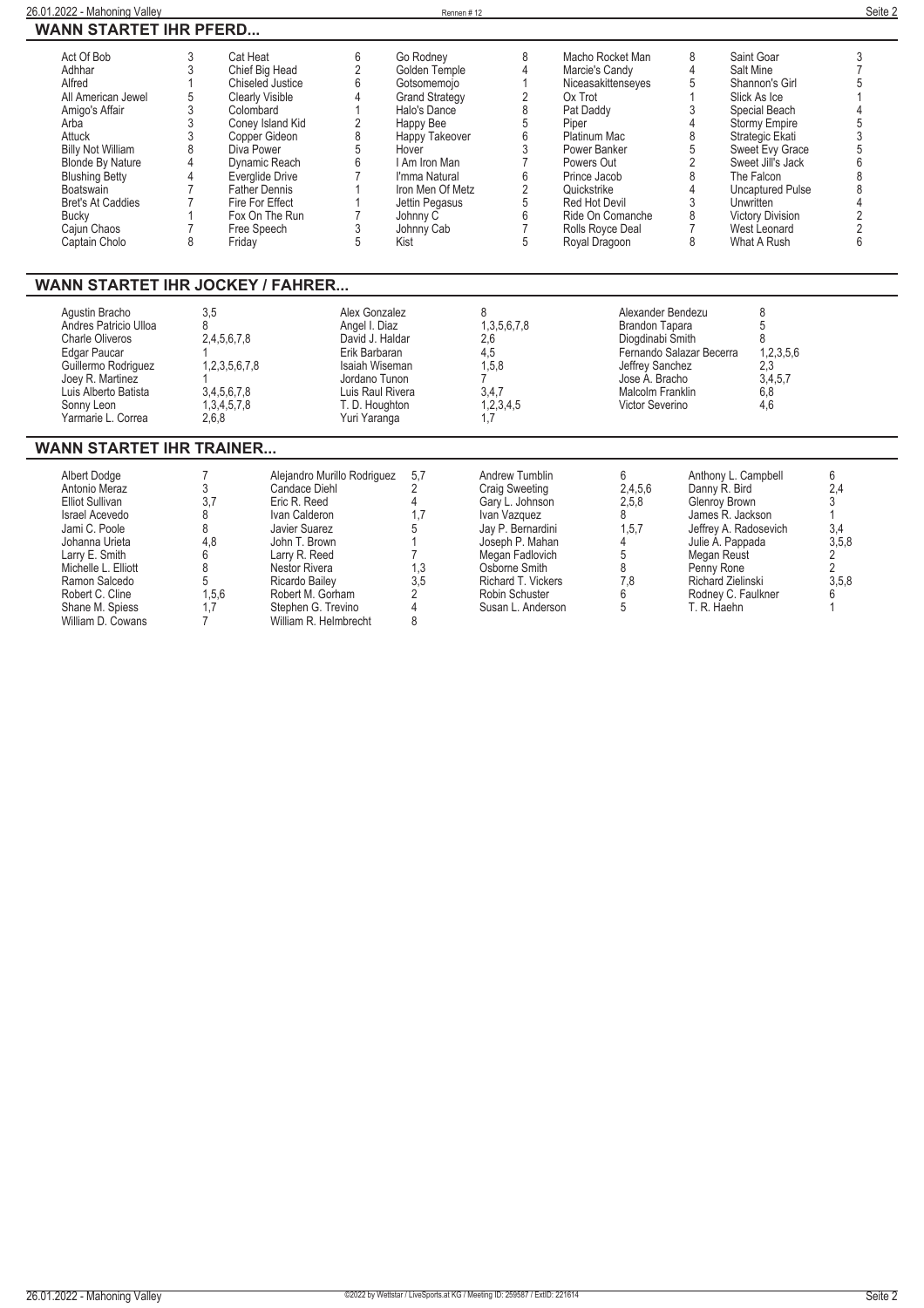**1600 m 12.100** 

**Flach**

**1 18:45** **Race 1 Rennpreis: 12.100** FOR THREE YEAR OLDS AND UPWARD WHICH HAVE NOT WON TWO RACES SINCE JANUARY 26. Three Year Olds, 118 lbs.; Older,<br>126 lbs. Non-winners Of A Race Since December 26 Allowed 2 lbs. Claiming Price \$4,000 (Winners Since January 2

| 1600                    |                                                                  |                        |                         |      |                         |                                               |
|-------------------------|------------------------------------------------------------------|------------------------|-------------------------|------|-------------------------|-----------------------------------------------|
|                         | <b>Father Dennis</b>                                             |                        |                         |      |                         |                                               |
| 1                       | 10j. rotbraun W (High Cotton - Fire Line)                        | 12.09 Mountaineer      | 5                       | 1670 | 54,9 Marco Ccamaque     | Clickjab, Charming Indy, Fort Ramsey          |
|                         | Trainer: T. R. Haehn                                             | 30.08 Mountaineer      | 4                       | 1600 | 17,0 Eddie Jurado       | Tapitor, Lightning Flash, The Lone Roo        |
| 56.2                    | Besitzer: Betty Zircher                                          | 27.07 Btp              | 6                       | 1600 | 7,4 Hector Rosario, Jr. | Warrior's Dream, Got The Notion, Osvaldo      |
|                         |                                                                  | 01.07 Btp              | 2                       | 1600 | 4,5 John McKee          | Easy Doer, Father Dennis, Tuf Intensity       |
| Box: 6<br>ML: 11,0      | <b>Isaiah Wiseman</b>                                            | 22.06 Btp              | 4                       | 1600 | 21,1 John McKee         | It's Game Time, Escalera, Pear Lemonade       |
|                         | Gotsomemojo                                                      |                        |                         |      |                         |                                               |
| A<br>1                  | 9j. grau/bra W (Paddy O'Prado - Invasor Beaut                    | 05.01 Mvr              | 4                       | 1600 | 20.8 Isaiah Wiseman     | Alfred, Two Step Slew, Van Damme              |
|                         | Trainer: T. R. Haehn                                             | 25.07 Mountaineer      | 5                       | 1670 | 46,2 Luciano Hernandez  | Across The Aisle, Slick As Ice, Star Hawk     |
| 56.2                    | Besitzer: Betty Zircher                                          | 15.07 Btp              | 6                       | 1670 | 17,2 Perry Ouzts        | Lemon Blitz, He's The Souperwon, Osvaldo      |
|                         |                                                                  | 05.06 Btp              | 6                       | 1600 | 12,2 Perry Ouzts        | Come On Venezuela, Top Hat Voyager, St.       |
| Box: 7<br>ML: 11,0      | T. D. Houghton                                                   | 23.09 Btp              | 5                       | 1600 | 8,2 Edgar Paucar        | Emperor's Gold, Top Credentials, Entertaine   |
|                         | <b>Ox Trot</b>                                                   |                        |                         |      |                         |                                               |
| $\overline{\mathbf{2}}$ | 7j. dunkelbr W (Oxbow - Noun)                                    | 11.01 Mvr              | 9                       | 1200 | 5,9 Guillermo Rodriguez | Cooper's Crescent, Frontliner, President Ele  |
|                         | Trainer: Jay P. Bernardini                                       | 08.12 Mvr              | 2                       | 1200 | 5,0 Guillermo Rodriguez | Empty Talk, Ox Trot, Vinny Boy                |
| 56.2                    | Besitzer: Jay P. Bernardini                                      | 15.11 Mountaineer      | 3                       | 1200 | 6,3 Guillermo Rodriguez | Blowing Strong, So Caught Up In U, Ox Trot    |
|                         |                                                                  | 21.06 Mountaineer      | $\overline{7}$          | 1200 | 2.2 Alex Gonzalez       | Forest Night, Mediamaker, My Tommy Boy        |
| Box: 1<br>ML: 7,0       | <b>Guillermo Rodriguez</b>                                       | 06.06 Mountaineer      | 6                       | 1600 | 9.3 Alex Gonzalez       | Giles, Rock The Park, Winking At Thedude      |
|                         | <b>Alfred</b>                                                    |                        |                         |      |                         |                                               |
| 3                       | 5j. kastanie W (Munnings - Baroness Aamoura                      | 05.01 Mvr              | 1                       | 1600 | ,7 Edgar Paucar         | Alfred, Two Step Slew, Van Damme              |
|                         | Trainer: Robert C. Cline                                         | 27.12 Mvr              | 2                       | 1600 | 2,1 Edgar Paucar        | Gliding Alone, Alfred, Two Step Slew          |
| 57.2                    | Besitzer: Robert C. Cline                                        | 04.12 Myr              | $\overline{7}$          | 1600 | 13,2 T. Houghton        | Fort Ramsey, High Risk Strategy, Brodytheo    |
|                         |                                                                  | 19.10 Presque Isle Dow | 6                       | 1670 | 4,7 Angel Stanley       | Jojo's Dream, Boomin Goose, Go Hippo Go       |
| Box: 2<br>ML: 45,0      | <b>Edgar Paucar</b>                                              | 07.10 Thistledown      | 3                       | 1600 | 2,6 Edgar Paucar        | American Camp, Star Hawk, Alfred              |
|                         | <b>Fire For Effect</b>                                           |                        |                         |      |                         |                                               |
| 4                       | 8j. dunkelbr H (Smart Strike - In The Slips)                     | 14.01 Mvr              | 9                       | 1600 | 5.6 Hector Berrios      | Kadesh, Dynaform, Geh Schnell                 |
|                         | Trainer: James R. Jackson                                        | 08.12 Mvr              | 4                       | 1200 | 9.1 Hector Berrios      | Empty Talk, Ox Trot, Vinny Boy                |
| 56.2                    | Besitzer: Michael A. Johns                                       | 17.11 Mvr              | 5                       | 1600 | 2.9 Luis Rivera         | Fort Ramsey, Determinator, Dancingintodar     |
|                         |                                                                  | 05.10 Fort Erie        | 1                       | 1300 | 1,7 Michael David       | Fire For Effect, Lucky Street, Seattle Treasu |
| Box: 3<br>ML: 16,0      | <b>Sonny Leon</b>                                                | 20.09 Fort Erie        | $\overline{2}$          | 1670 | 2,0 Michael David       | Four Knights, Fire For Effect, Wiley O'Rielly |
|                         |                                                                  |                        |                         |      |                         |                                               |
| 5                       | <b>Yo Berbs</b><br>11j. rotbraun W (Weigelia - Malibu Mystique)  | 14.01 Mvr              | 7                       | 1600 | 15,4 Joey Martinez      | Kadesh, Dynaform, Geh Schnell                 |
|                         | Trainer: John T. Brown                                           | 27.12 Mvr              | 3                       | 1100 | 31,8 Joey Martinez      | Silent Tiger, Vinny Boy, Yo Berbs             |
| 56.2                    | Besitzer: Linda Brown                                            | 23.11 Mvr              | 6                       | 1100 | 13,4 Joe Musarro        | My Mae Day, Empty Talk, Red Blue And Tru      |
|                         |                                                                  | 09.11 Myr              | 5                       | 1200 | 5.1 Jose Bracho         | Rose's Galaxy, Nano, Red Blue And True        |
| Box: 4<br>ML: 21,0      | Joey R. Martinez                                                 | 22.10 Mvr              | 1                       | 1200 | 3.9 Jose Bracho         | Yo Berbs, Coworker, Empty Talk                |
|                         |                                                                  |                        |                         |      |                         |                                               |
| 6                       | <b>Bucky</b><br>5j. rotbraun W (Super Saver - Dixie Twist)       | 14.01 Mvr              | 4                       | 1600 | 3.0 Luis Rivera         | Kadesh, Dynaform, Geh Schnell                 |
|                         | Trainer: Nestor Rivera                                           | 01.12 Mvr              | 3                       | 1600 | 1,2 Luis Rivera         | Determinator, Rose's Galaxy, Bucky            |
| 56.2                    | Besitzer: Nicole Higham                                          | 09.11 Mvr              | $\overline{\mathbf{2}}$ | 1600 | 7,2 Luis Rivera         | Storm Risk, Bucky, Willy's Castle             |
|                         |                                                                  | 16.09 Thistledown      | 5                       | 1600 | 2.9 Joam Toledo         | High Risk Strategy, B Dubya, American Ca      |
| Box: 5<br>ML: 4,0       | <b>Fernando Salazar Becerra</b>                                  | 24.08 Thistledown      | 6                       | 1100 | 16,2 Joam Toledo        | Timeless Bounty, Time Heist, Pretty Stormy    |
|                         |                                                                  |                        |                         |      |                         |                                               |
| 7                       | <b>Colombard</b><br>6j. rotbraun W (Sky Mesa - Endeavour Corner) | 11.01 Mvr              | 4                       | 1200 | 3.7 Sonny Leon          | Cooper's Crescent, Frontliner, President Ele  |
|                         | Trainer: Ivan Calderon                                           | 19.12 Hawthorne        | 3                       | 1200 | 2,9 Angel Rodriguez     | Tiz Approved, Tale Of The Nile, Colombard     |
| 56.2                    | Besitzer: Calderon Racing Stable                                 | 10.12 Hawthorne        | 1                       | 1200 | 1,7 Angel Rodriguez     | Colombard, Young Corbett, Cool Ambition       |
|                         |                                                                  | 21.11 Hawthorne        | 2                       | 1300 | 31,0 Angel Rodriguez    | Sircorri, Colombard, Cool Ambition            |
| Box: 8<br>ML: 3,0       | Angel I. Diaz                                                    | 31.08 Fan              | 5                       | 1200 | 3,9 Victor Bailon       | Killeen, Fairway Lane, Lee's Luck             |
|                         | <b>Slick As Ice</b>                                              |                        |                         |      |                         |                                               |
| 8                       | 8j. grau/bra W (Paddy O'Prado - Lustful)                         | 14.01 Mvr              | 5                       | 1600 | 5,7 Yuri Yaranga        | Kadesh, Dynaform, Geh Schnell                 |
|                         | Trainer: Shane M. Spiess                                         | 17.11 Mvr              | 6                       | 1600 | 3,2 Alex Gonzalez       | Fort Ramsey, Determinator, Dancingintodar     |
| 56.2                    | Besitzer: Shane M. Spiess                                        | 07.11 Mountaineer      | 3                       | 1600 | 13,6 Edgar Paucar       | Uncle Carlito, Own The Town, Slick As Ice     |
|                         |                                                                  | 22.10 Mvr              | 7                       | 1670 | 5,2 Yuri Yaranga        | Actspectation, Gray Hope, Magical Express     |
| Box: 9<br>ML: 9,0       | Yuri Yaranga                                                     | 13.10 Mountaineer      | 3                       | 1600 | 4,9 Yuri Yaranga        | Cacahuete, Uncle Carlito, Slick As Ice        |
| Ergebnis:               | Quoten:                                                          |                        |                         |      |                         |                                               |
|                         |                                                                  |                        |                         |      |                         |                                               |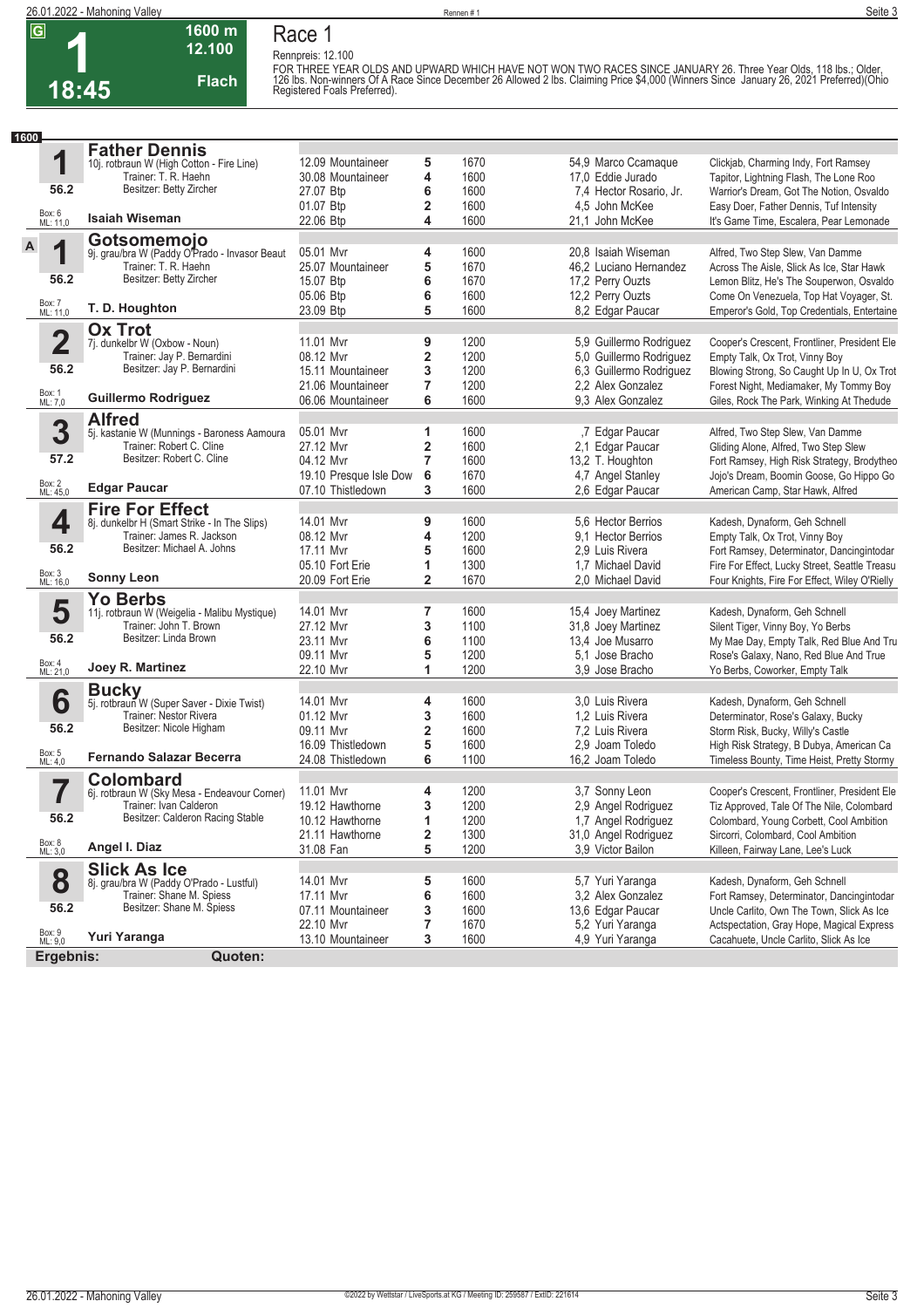**2 19:12**



# **Race 2**

**1200 m 17.400** 

**Flach**

**Rennpreis: 17.400 FOR REGISTERED OHIO BRED THREE YEAR OLDS AND UPWARD WHICH HAVE NOT WON A RACE SINCE JULY 26. Three Year Olds, 118 lbs.; Older, 126 lbs. Claiming Price \$6,500.** 

| 1200                    |                                                                          |                   |                         |      |                                                                      |
|-------------------------|--------------------------------------------------------------------------|-------------------|-------------------------|------|----------------------------------------------------------------------|
|                         | <b>Grand Strategy</b><br>6j. kastanie W (Trappe Shot - Music Thunder)    |                   |                         |      |                                                                      |
| 1                       |                                                                          | 29.12 Mvr         | 5                       | 1200 | 6.0 Marshall Mendez<br>Run For Cash, Iron Men Of Metz, Ohio Play     |
|                         | Trainer: Megan Reust                                                     | 29.09 Thistledown | 6                       | 1200 | 19,8 Fernando Salazar Bece Reanimate, Totellyouthetruth, Boot Legger |
| 57.2                    | Besitzer: Irish Charm Thoroughbreds LI                                   | 26.08 Thistledown | $\overline{\mathbf{2}}$ | 1200 | 4.1 Fernando Salazar Bece Attack Angle, Grand Strategy, Crafty Chief |
|                         |                                                                          | 15.07 Thistledown | 5                       | 1200 | 3.7 Marshall Mendez<br>Crazycantberighted, Buckititlewave, Stone     |
| Box: 5<br>ML: 24,0      | <b>Fernando Salazar Becerra</b>                                          | 17.06 Thistledown | 5                       | 1200 | 13,8 Jan Baez<br>Little Blaker, Charlee's Magic, Make The Cal        |
|                         | <b>West Leonard</b>                                                      |                   |                         |      |                                                                      |
| $\mathsf{A}$<br>1       | 7j. rotbraun W (Colonel John - Candor)                                   | 14.10 Thistledown | 7                       | 1600 | 4.4 Alexander Chavez<br>Often Enough, Tiz A Rush, Jack Be Fast       |
|                         | Trainer: Gary L. Johnson                                                 | 15.09 Thistledown | $\overline{\mathbf{2}}$ | 1200 | 14.1 Alexander Chavez<br>Oaks Honey, West Leonard, Charlee's Magi    |
| 57.2                    | Besitzer: Irish Charm Thoroughbreds LI                                   | 06.09 Thistledown | $\overline{7}$          | 1600 | 27,7 Angel Serpa<br>Dyrdek, Uyeda, Rogallo                           |
|                         |                                                                          | 14.07 Thistledown | 8                       | 1200 | 52,0 Angel Serpa<br>Moves Like Ali, Charlee's Magic, Big Ohio        |
| Box: 6<br>ML: 24,0      | <b>Charle Oliveros</b>                                                   | 23.06 Thistledown | 3                       | 1600 | 5,8 Jan Baez<br>Golden Afleet, Blacktieandtux, West Leonar           |
|                         |                                                                          |                   |                         |      |                                                                      |
| $\overline{\mathbf{2}}$ | <b>Chief Big Head</b> 6j. rotbraun W (Lentenor - Brown Recluse)          | 12.01 Mvr         | 2                       | 1200 | 6.2 Jeffrey Sanchez<br>This Man Can, Chief Big Head, Captain Rile    |
|                         | Trainer: Penny Rone                                                      | 29.12 Mvr         | 4                       | 1200 | 8.4 Luis Rivera<br>Run For Cash, Iron Men Of Metz, Ohio Play         |
| 57.2                    | Besitzer: Timothy A. Heinrichs                                           | 16.11 Mvr         | 6                       | 1200 | 2.3 Luis Rivera<br>Captain Riley, Jack Be Fast, Powers Out           |
|                         |                                                                          | 14.10 Thistledown | 6                       | 1600 | 7.1 Luis Rivera<br>Often Enough, Tiz A Rush, Jack Be Fast            |
| Box: 1<br>ML: 35,0      | <b>Jeffrey Sanchez</b>                                                   | 28.09 Thistledown | 3                       | 1100 | 2.1 Luis Rivera<br>Tiger Trail, Fireupthejet, Chief Big Head         |
|                         | <b>Iron Men Of Metz</b>                                                  |                   |                         |      |                                                                      |
| 3                       | 5j. dunkelbr W (Added Edge - Ur Alwaysonmy                               | 29.12 Mvr         | $\overline{\mathbf{2}}$ | 1200 | 27.8 David Haldar<br>Run For Cash, Iron Men Of Metz, Ohio Play       |
|                         | Trainer: Craig Sweeting                                                  | 16.11 Mvr         | 7                       | 1200 | 19.5 Luis Gonzalez<br>Captain Riley, Jack Be Fast, Powers Out        |
| 57.2                    | Besitzer: Melissa S. Edgington                                           | 17.04 Mvr         | 8                       | 1200 | 39,6 Angel Stanley<br>Ol' L B, Little Blaker, Cant Buy Cool          |
|                         |                                                                          | 16.03 Mvr         | 6                       | 1200 | 12.4 Luis Rivera<br>Prado Colors, Riding In The Wind, Captain        |
| Box: 2<br>ML: 4,0       | David J. Haldar                                                          | 08.02 Mvr         | 8                       | 1200 | 20,3 Luis Rivera<br>Ohio Player, Cant Buy Cool, Little Blaker        |
|                         |                                                                          |                   |                         |      |                                                                      |
| 4                       | <b>Victory Division</b><br>4j. dunkelbr W (Hostile Takeover - Coquina Da | 04.01 Mvr         | 9                       | 1200 | 4,7 T. Houghton<br>Kontar, Kid Russell, Heidi's Sinatra              |
|                         | Trainer: Robert M. Gorham                                                | 08.11 Mvr         | 4                       | 1200 | 10,7 T. Houghton<br>One Crazy Ride, C K's Lucky Duck, Kittens        |
| 57.2                    | Besitzer: Marion F. Gorham                                               | 21.09 Btp         | 6                       | 1200 | 12,4 Agustin Bracho<br>Big Al's Express, Shanghai Prince, Heidi's S  |
|                         |                                                                          | 02.09 Thistledown | 4                       | 1600 | 20,8 Angel Diaz<br>Judge Head, You're My Boy Blue, Stone Col         |
| Box: 3<br>ML: 9.0       | <b>Guillermo Rodriguez</b>                                               | 14.08 Thistledown | 6                       | 1200 | 7,2 Angel Stanley<br>Reinvestedinterest, Stone Cold Cat, Judge       |
|                         |                                                                          |                   |                         |      |                                                                      |
| 5                       | <b>Powers Out</b><br>5j. dunkelbr W (Global Power - Why Us)              | 29.12 Mvr         | 7                       | 1200 | 13,2 Diogdinabi Smith<br>Run For Cash, Iron Men Of Metz, Ohio Play   |
|                         | Trainer: Candace Diehl                                                   | 16.11 Myr         | 3                       | 1200 | 20,9 Diogdinabi Smith<br>Captain Riley, Jack Be Fast, Powers Out     |
| 57.2                    | Besitzer: Delia Od Romero                                                | 27.10 Myr         | 7                       | 1200 | 8,0 Diogdinabi Smith<br>Cooler, Scorza, Masterofthehounds            |
|                         |                                                                          | 06.10 Thistledown | 3                       | 1100 | 20.8 Joam Toledo<br>Charlee's Magic, Blingitonagain, Powers Ou       |
| Box: 4<br>ML: 11,0      | Yarmarie L. Correa                                                       | 15.09 Thistledown | 5                       | 1200 | 17,2 Luciano Hernandez<br>Oaks Honey, West Leonard, Charlee's Magi   |
|                         |                                                                          |                   |                         |      |                                                                      |
| 6                       | <b>Coney Island Kid</b>                                                  | 29.12 Mvr         | 6                       | 1200 | 26,2 Isaiah Wiseman<br>Run For Cash, Iron Men Of Metz, Ohio Play     |
|                         | 10j. kastanie W (Northern Afleet - Flirting)<br>Trainer: Danny R. Bird   | 08.12 Mvr         | 5                       | 1600 | 8.6 Isaiah Wiseman<br>Grad Bash, Mobil At Last, Gliding Alone        |
| 57.2                    | Besitzer: Strike Plate Llc                                               | 16.11 Mvr         | 5                       | 1200 | 24.2 Isaiah Wiseman<br>Captain Riley, Jack Be Fast, Powers Out       |
|                         |                                                                          | 19.10 Thistledown | 6                       | 1000 | 45,2 Fernando Salazar Bece Fireupthejet, Reanimate, Rollin My Own    |
| Box: 7<br>ML: 11,0      | T. D. Houghton                                                           | 05.10 Thistledown | $\overline{7}$          | 1100 | 31,7 Omar Hernandez<br>Reanimate, Fireupthejet, Candy Classic        |
|                         |                                                                          |                   |                         |      |                                                                      |
| Ergebnis:               | Quoten:                                                                  |                   |                         |      |                                                                      |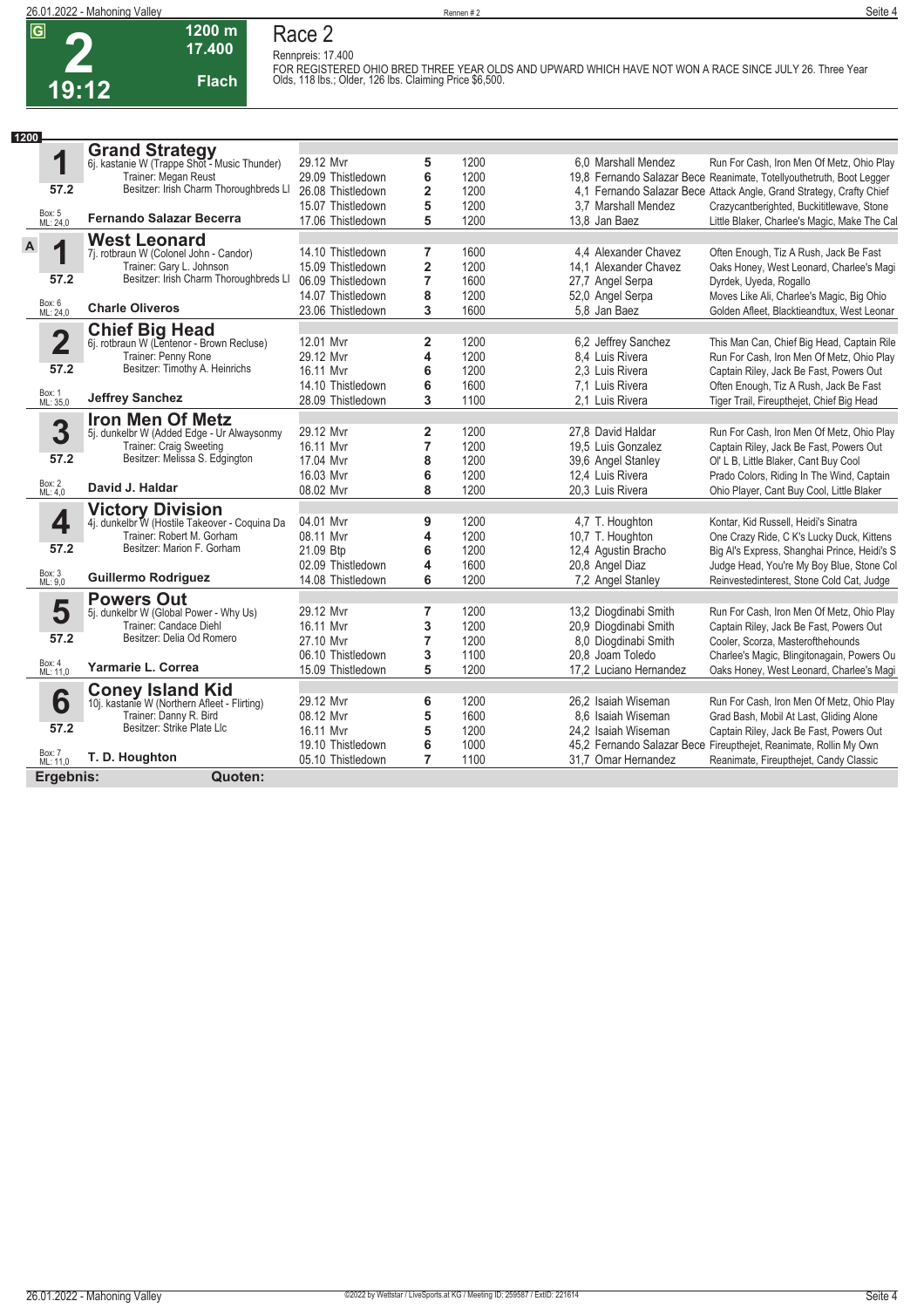

**Race 3**

**Rennpreis: 19.300**

**19.300 Flach**

**1100 m**

FOR THREE YEAR OLDS AND UPWARD WHICH HAVE NOT WON TWO RACES SINCE SEPTEMBER 26. Three Year Olds, 118 lbs.;<br>Older, 126 lbs. Non-winners Of A Race Since December 26 Allowed 2 lbs. Claiming Price \$15,000 (Races Where Entered

| 1100 |                         |                                                                         |                                        |                              |              |                                            |                                                                                     |
|------|-------------------------|-------------------------------------------------------------------------|----------------------------------------|------------------------------|--------------|--------------------------------------------|-------------------------------------------------------------------------------------|
|      |                         | <b>Act Of Bob</b>                                                       |                                        |                              |              |                                            |                                                                                     |
|      | 1                       | 5j. dunkelbr W (Souper Speedy - Featherwing)                            | 15.12 Mvr                              | 3                            | 1100         | 1,5 Sonny Leon                             | Play Ball, Astro Jak, Act Of Bob                                                    |
|      | 56.2                    | Trainer: Elliot Sullivan<br>Besitzer: Bruno Schickedanz                 | 17.11 Mountaineer                      | 1                            | 1100         | 1,1 Sonny Leon                             | Act Of Bob, Honor Life, Samurai Saint                                               |
|      |                         |                                                                         | 20.09 Fort Erie                        | 1                            | 1100         | 1,9 Marklee Buchanan                       | Act Of Bob, Strategic Vision, Dynamite Kar                                          |
|      | Box: 5<br>ML: 4,0       | <b>Sonny Leon</b>                                                       | 30.08 Fort Erie<br>09.08 Fort Erie     | 1<br>1                       | 1100<br>1200 | 2.0 Kirk Johnson<br>1,8 Marklee Buchanan   | Act Of Bob, Drena's Bullet, Dynamite Karma                                          |
|      |                         |                                                                         |                                        |                              |              |                                            | Act Of Bob, Hard N'sweet, Money Matters                                             |
| A    |                         | <b>Free Speech</b><br>6j. rotbraun W (Street Sense - Slow Gin)          |                                        |                              |              |                                            |                                                                                     |
|      | 1                       |                                                                         | 05.12 Mountaineer                      | 1                            | 1100         | ,4 Sonny Leon                              | Free Speech, Felon, Fevola                                                          |
|      | 56.2                    | Trainer: Elliot Sullivan<br>Besitzer: Bruno Schickedanz                 | 23.11 Mvr                              | 6                            | 1200         | 3,8 Frank Reyes                            | Overbearing, Khalfani, Keyed On Top                                                 |
|      |                         |                                                                         | 25.10 Fort Erie                        | 3                            | 1100         | 1.0 Helen Vanek                            | Hesathriller, Summer Retreat, Big Time Loui                                         |
|      | Box: 8<br>ML: 4,0       | <b>Sonny Leon</b>                                                       | 05.10 Fort Erie                        | 3                            | 1100         | 1.6 Helen Vanek                            | Awesome Miner, Bangor Ridge, Free Speec                                             |
|      |                         |                                                                         | 13.07 Fort Erie                        | 1                            | 1100         | ,4 Helen Vanek                             | Free Speech, Jack Beanstalk, Kuduro                                                 |
|      |                         | <b>Pat Daddy</b>                                                        |                                        |                              |              |                                            |                                                                                     |
|      | $\overline{\mathbf{2}}$ | 10j. dunkelbr W (Scat Daddy - Queen Of The                              | 14.01 Mvr                              | 4                            | 1100         | 5,5 Hector Rosario, Jr.                    | Mon Camo, Rescue Five, My Mae Day                                                   |
|      | 56.2                    | Trainer: Nestor Rivera<br>Besitzer: Nestor R. Rivera                    | 29.12 Mvr                              | 3                            | 1200         | 6.0 Hector Rosario, Jr.                    | Frittons Gold, Honor Life, Pat Daddy                                                |
|      |                         |                                                                         | 27.11 Mvr                              | 7                            | 1200         | 3,1 Hector Rosario, Jr.                    | Alacritous, Attuck, Oaken                                                           |
|      | Box: 7<br>ML: 9,0       | Angel I. Diaz                                                           | 06.11 Mvr                              | $\overline{\mathbf{2}}$<br>6 | 1200         | 8.0 Hector Rosario, Jr.                    | Kate's Golden Dude, Pat Daddy, Prince Jers                                          |
|      |                         |                                                                         | 24.09 Cd                               |                              | 1200         | 14,6 Brian Hernandez, Jr.                  | Thirsty Betrayal, Jack Van Berg, Alex's Strik                                       |
| в    |                         | <b>Hover</b>                                                            |                                        |                              |              |                                            |                                                                                     |
|      | $\mathbf 2$             | 5j. rotbraun W (Orb - Dances With Ashley)                               | 14.01 Mvr                              | 3                            | 1200         |                                            | 3,3 Fernando Salazar Bece Adhhar, Kate's Golden Dude, Hover                         |
|      |                         | Trainer: Nestor Rivera<br>Besitzer: Nestor R. Rivera                    | 15.12 Mvr                              | 5                            | 1100         |                                            | 2.4 Fernando Salazar Bece Attuck, Strategic Ekati, Alacritous                       |
|      | 56.2                    |                                                                         | 23.09 Thistledown                      | 3                            | 1100         | 1.2 Luis Rivera                            | Ruling Empire, Shadow Tracer, Hover                                                 |
|      | Box: 10<br>ML: 9,0      | <b>Fernando Salazar Becerra</b>                                         | 06.09 Thistledown                      | $\overline{\mathbf{2}}$<br>1 | 1200         |                                            | 1,5 Fernando Salazar Bece Strategic Ekati, Hover, Timeless Bounty                   |
|      |                         |                                                                         | 08.08 Mountaineer                      |                              | 1100         | 1.0 Luis Rivera                            | Hover, Arazi Like Move, Qualifly                                                    |
|      |                         | <b>Arba</b>                                                             |                                        |                              |              |                                            |                                                                                     |
|      | 3                       | 6j. grau/bra W (He's Had Enough - Got Dimple                            | 04.10 Mountaineer                      | 1                            | 1000         | 1,1 Agustin Bracho                         | Arba, Midnight Lewis, No Parking Here                                               |
|      | 56.2                    | Trainer: Richard Zielinski<br>Besitzer: Balo-Williams Racing Llc        | 21.09 Presque Isle Dow                 | $\overline{7}$               | 1200         | 26,2 Scott Spieth                          | Heather's Gold, Straightoutadutton, Another                                         |
|      |                         |                                                                         | 01.09 Presque Isle Dow                 | 4                            | 1200         | 25,8 Scott Spieth                          | Lido Legacy, Stuck Up, Vigo                                                         |
|      | Box: 1<br>ML: 16,0      | <b>Agustin Bracho</b>                                                   | 09.08 Mountaineer<br>15.07 Thistledown | 4<br>7                       | 900<br>1100  | 12,9 Marco Ccamague<br>10,0 Hector Berrios | Aw Ite, Auger, Blame It On Honey<br>Timeless Bounty, Centrist, Lady's Boy           |
|      |                         |                                                                         |                                        |                              |              |                                            |                                                                                     |
|      |                         | <b>Saint Goar</b>                                                       |                                        |                              |              |                                            |                                                                                     |
|      | 4                       | 4j. dunkelbr W (Liaison - Family Business)<br>Trainer: Julie A. Pappada | 09.06 Thistledown                      | 4                            | 1200         | 2,9 Luis Rivera                            | Mucho Prospect, Quasar Moon, Fahrenheit                                             |
|      | 56.2                    | Besitzer: Glen Bunnell                                                  | 15.05 Thistledown                      | 1                            | 1200         | 2.7 Luis Rivera                            | Saint Goar, The Falcon, Rogallo                                                     |
|      |                         |                                                                         | 01.05 Thistledown<br>17.04 Mvr         | 2                            | 1100<br>1000 | 10,0 Luis Rivera                           | Phase Out, Saint Goar, Timeless Bounty                                              |
|      | Box: 2<br>ML: 21,0      | T. D. Houghton                                                          | 21.03 Fair Grounds                     | 1<br>$\overline{\mathbf{2}}$ | 1200         | 1.4 Luis Rivera<br>1,8 Jose Riquelme       | Saint Goar, Powerful Moon, Awesome Ox<br>Flat Out American, Saint Goar, B W P Speci |
|      |                         |                                                                         |                                        |                              |              |                                            |                                                                                     |
|      | 5                       | <b>Strategic Ekati</b><br>7j. rotbraun W (Tale Of Ekati - Strategy)     | 30.12 Mvr                              | 6                            | 1200         | 3.9 Jose Bracho                            | Alacritous, Attuck, Adhhar                                                          |
|      |                         | Trainer: Jeffrey A. Radosevich                                          | 15.12 Mvr                              | 2                            | 1100         | 1,8 Angel Diaz                             | Attuck, Strategic Ekati, Alacritous                                                 |
|      | 56.2                    | Besitzer: Michael J. Friedman                                           | 01.12 Mountaineer                      | 3                            | 1200         | ,9 Angel Diaz                              | Big Trip, Daylight, Strategic Ekati                                                 |
|      |                         |                                                                         | 17.11 Mvr                              | 3                            | 1200         | 2.0 David Haldar                           | Leo, Hoof Prince, Strategic Ekati                                                   |
|      | Box: 3<br>ML: 7,0       | Jose A. Bracho                                                          | 06.10 Thistledown                      | $\overline{2}$               | 1100         | 2.5 Erik Barbaran                          | Shadow Tracer, Strategic Ekati, Ruling Emp                                          |
|      |                         |                                                                         |                                        |                              |              |                                            |                                                                                     |
|      | 6                       | <b>Amigo's Affair</b><br>9j. rotbraun W (Senor Amigo - Mountain Affair) | 07.09 Mountaineer                      | 6                            | 1200         | 1.0 Luis Rivera                            | Sky Writer, Marden, Cates Swoosh                                                    |
|      |                         | Trainer: Jeffrey A. Radosevich                                          | 18.08 Btp                              | 2                            | 1200         | 1,1 Sonny Leon                             | Beverly Park, Amigo's Affair, D'money Hone                                          |
|      | 56.2                    | Besitzer: Llc Mark D Kuntz                                              | 27.07 Btp                              | 1                            | 1200         | .6 Sonny Leon                              | Amigo's Affair, Smuggler's Ghost, Strong Ye                                         |
|      |                         |                                                                         | 07.07 Mountaineer                      | 3                            | 1600         | 2,4 Luis Rivera                            | Valycove, Ecru, Amigo's Affair                                                      |
|      | Box: 4<br>ML: 9,0       | <b>Luis Raul Rivera</b>                                                 | 23.06 Mountaineer                      | 1                            | 1500         | 1,7 Luis Rivera                            | Amigo's Affair, Pioneer Dancer, Derby Cha                                           |
|      |                         | <b>Attuck</b>                                                           |                                        |                              |              |                                            |                                                                                     |
|      | 7                       | 6j. rotbraun W (Revolutionary - Shamefully Sin                          | 30.12 Mvr                              | 2                            | 1200         | 4,8 Luis Batista                           | Alacritous, Attuck, Adhhar                                                          |
|      |                         | Trainer: Glenroy Brown                                                  | 15.12 Mvr                              | 1                            | 1100         | 4,7 Luis Batista                           | Attuck, Strategic Ekati, Alacritous                                                 |
|      | 56.2                    | Besitzer: Sara Brown                                                    | 27.11 Mvr                              | 2                            | 1200         | 11,7 Luis Batista                          | Alacritous, Attuck, Oaken                                                           |
|      |                         |                                                                         | 22.10 Mvr                              | 4                            | 1670         | 9.6 Edwin Carrasquillo                     | Actspectation, Gray Hope, Magical Express                                           |
|      | Box: 6<br>ML: 5,0       | Luis Alberto Batista                                                    | 04.10 Thistledown                      | 5                            | 1640         | 39,9 Angel Diaz                            | Franco, Obiwan, Flatter Me Please                                                   |
|      |                         | <b>Adhhar</b>                                                           |                                        |                              |              |                                            |                                                                                     |
|      | 8                       | 5j. kastanie W (Daaher - Sawsan)                                        | 14.01 Mvr                              | 1                            | 1200         | 1,5 Guillermo Rodriguez                    | Adhhar, Kate's Golden Dude, Hover                                                   |
|      |                         | Trainer: Ricardo Bailey                                                 | 30.12 Mvr                              | 3                            | 1200         | 2,2 Marshall Mendez                        | Alacritous, Attuck, Adhhar                                                          |
|      | 57.2                    | Besitzer: Lion Palm Racing Stable                                       | 06.12 Mvr                              | 2                            | 1600         |                                            | 3,1 Fernando Salazar Bece Statesboro, Adhhar, Double Deep                           |
|      |                         |                                                                         | 14.10 Thistledown                      | 3                            | 1600         | 11.1 Alexander Chavez                      | Strike Appeal, I Wanna Win, Adhhar                                                  |
|      | Box: 9<br>ML: 35,0      | Guillermo Rodriguez                                                     | 02.09 Thistledown                      | 4                            | 1600         | 1,8 Alexander Chavez                       | Knight's Cross, Ihadadream, Double Deep                                             |
|      |                         | <b>Red Hot Devil</b>                                                    |                                        |                              |              |                                            |                                                                                     |
|      | 9                       | 5j. kastanie H (Daredevil - Red Hot Tweet)                              | 14.01 Mvr                              | 4                            | 1200         | 12,7 Erik Barbaran                         | Adhhar, Kate's Golden Dude, Hover                                                   |
|      |                         | Trainer: Antonio Meraz                                                  | 04.09 Arlington                        | 7                            | 1000         | 16,0 Declan Carroll                        | Major Wager, Tuff Attack, Biarritz                                                  |
|      | 56.2                    | Besitzer: Roberto Vargas                                                | 05.08 Arlington                        | 5                            | 1000         | 4,7 Declan Carroll                         | Star Of Kodiak, Midnight Blue Note, Royal C                                         |
|      |                         |                                                                         | 10.07 Arlington                        | 7                            | 1200         | 4,0 Declan Carroll                         | Aggressivity, Merlin's Song, Trappe Valley                                          |
|      | Box: 11<br>ML: 21,0     | <b>Jeffrey Sanchez</b>                                                  | 17.06 Arlington                        | 1                            | 1200         | 5,1 Declan Carroll                         | Red Hot Devil, Radiant Castle, Jettin Out                                           |
|      | Ergebnis:               | Quoten:                                                                 |                                        |                              |              |                                            |                                                                                     |
|      |                         |                                                                         |                                        |                              |              |                                            |                                                                                     |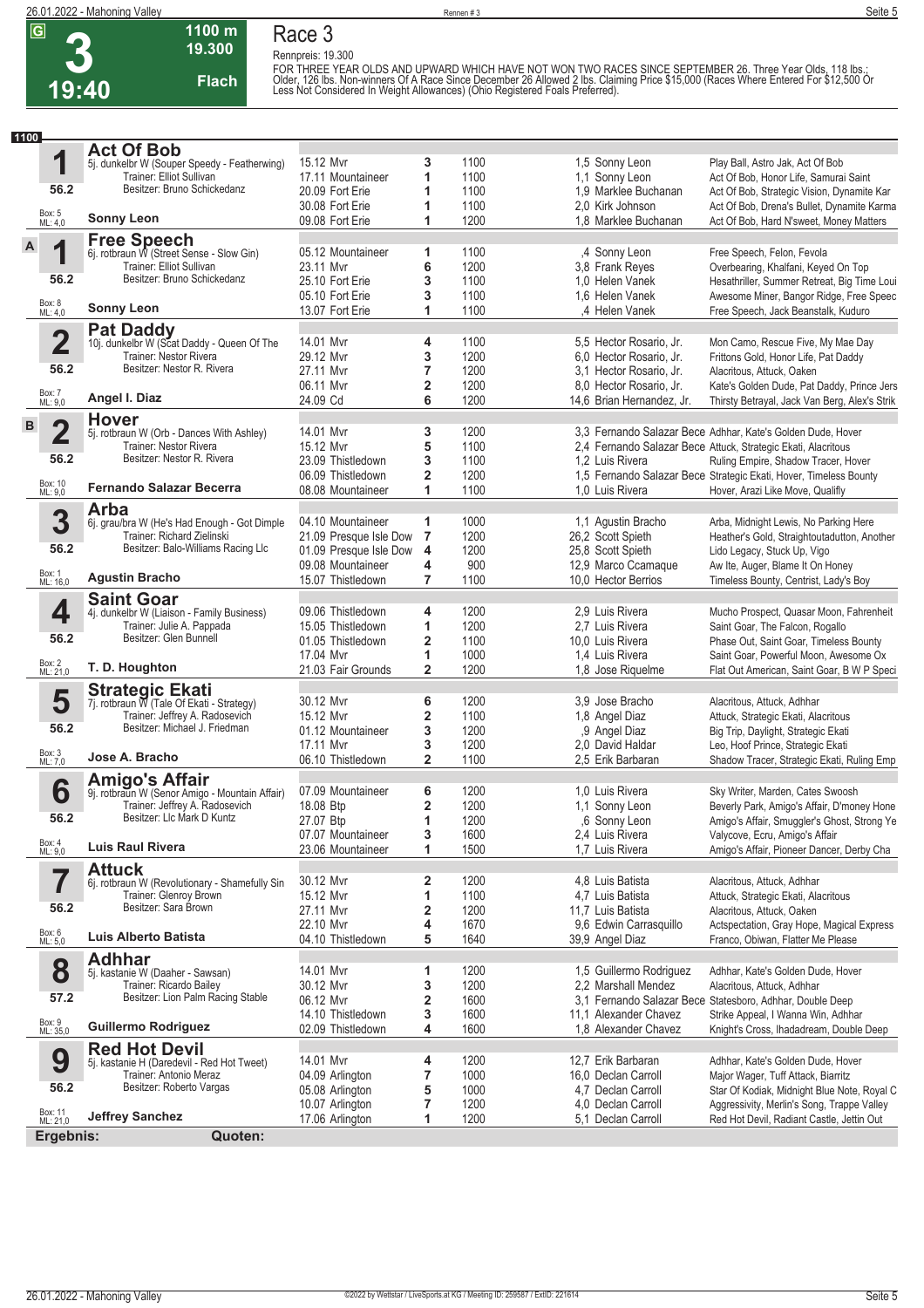**4 20:08**

### **1200 m Flach Race 4 Rennpreis: 16.500**

**16.500** 

FOR FILLIES AND MARES THREE YEARS OLD AND UPWARD WHICH HAVE NEVER WON FOUR RACES. Three Year Olds, 118 lbs.;<br>Older, 126 lbs. Non-winners Of A Race Since December 26 Allowed 2 lbs. Claiming Price \$7,500 (Ohio Registered Fo

| 1200                    |                                                                       |                        |                         |      |                       |                                              |
|-------------------------|-----------------------------------------------------------------------|------------------------|-------------------------|------|-----------------------|----------------------------------------------|
|                         | <b>Golden Temple</b>                                                  |                        |                         |      |                       |                                              |
| 1                       | 4j. dunkelbr S (Temple City - Saint Midas)                            | 11.01 Mvr              | 3                       | 1600 | 4,2 T. Houghton       | Silver Maple, Clearly Visible, Golden Templ  |
|                         | Trainer: Danny R. Bird                                                | 28.12 Mvr              | 1                       | 1100 | 1,7 T. Houghton       | Golden Temple, Illusions Of Love, Mavi       |
| 57.2                    | Besitzer: Strike Plate Llc                                            | 15.12 Mvr              | 5                       | 1670 | 17,3 T. Houghton      | Teller To Sing, Homeroom Angel, Jail Hous    |
|                         |                                                                       | 01.12 Mvr              | 3                       | 1670 | 5,4 T. Houghton       | Clearly Visible, La Cafetera, Golden Temple  |
| Box: 1<br>ML: 55,0      | T. D. Houghton                                                        | 22.11 Mountaineer      | 6                       | 1200 | 14,1 T. Houghton      | Bourbon Social, Yogurt, La Alhambra          |
|                         | Quickstrike                                                           |                        |                         |      |                       |                                              |
| A<br>1                  | 4j. dunkelbr S (Distorted Humor - Heleonor Ru                         | 14.12 Mountaineer      | 4                       | 1200 | 2,4 T. Houghton       | Bend The Knee, Sugar Britches, What A Tar    |
|                         | Trainer: Danny R. Bird                                                | 01.12 Mountaineer      | 6                       | 1100 | 4,6 Angel Diaz        | Classy Laurieann, Leo's Diamond, Bend Th     |
| 56.2                    | Besitzer: Strike Plate Llc                                            | 26.10 Mountaineer      | 3                       | 1200 | 1,6 Gabriel Lagunes   | All American Jewel, Morality Clause, Quicks  |
|                         |                                                                       | 12.10 Mountaineer      | 1                       | 1200 | 4,1 Gabriel Lagunes   | Quickstrike, Hopes And Prayers, Floresita    |
| Box: 7<br>ML: 55,0      | T. D. Houghton                                                        | 16.09 Presque Isle Dow | 5                       | 1100 | 9,4 Erin Walker       | Cozar's Queen, Zidikai, Betterthenyourx      |
|                         |                                                                       |                        |                         |      |                       |                                              |
| $\overline{\mathbf{2}}$ | <b>Special Beach</b>                                                  | 11.01 Mvr              |                         | 1600 | 5.1 Victor Severino   |                                              |
|                         | 5j. rotbraun S (Treasure Beach - Feeling Speci                        | 21.12 Mvr              | 4                       |      |                       | Silver Maple, Clearly Visible, Golden Templ  |
| 56.2                    | Trainer: Joseph P. Mahan<br>Besitzer: Theresa Mahan                   |                        | 1                       | 1100 | 2.3 Victor Severino   | Special Beach, La Muneca, Dudes Lawyer       |
|                         |                                                                       | 06.12 Mvr              | 3                       | 1200 | 1,9 Brandon Tapara    | Blonde By Nature, La Muneca, Special Bea     |
|                         | <b>Victor Severino</b>                                                | 01.11 Mvr              | $\overline{\mathbf{2}}$ | 1200 | 2.7 Victor Severino   | Whoville, Special Beach, Blonde By Nature    |
| Box: 2<br>ML: 7,0       |                                                                       | 21.09 Thistledown      | 5                       | 1200 | 3,2 Edgar Paucar      | Turing Machine, Yield, Flat Out Super        |
|                         | <b>Clearly Visible</b>                                                |                        |                         |      |                       |                                              |
| 3                       | 4j. kastanie Š (Dialed In - Clearly Cheating)                         | 11.01 Mvr              | $\mathbf{2}$            | 1600 | 2,1 Charle Oliveros   | Silver Maple, Clearly Visible, Golden Templ  |
|                         | Trainer: Johanna Urieta                                               | 28.12 Mvr              | 4                       | 1600 | 6.9 Luis Rivera       | Carry On, Limonata, Malibu Marlee            |
| 56.2                    | Besitzer: Urieta's Racing Stable                                      | 15.12 Mvr              | $\overline{7}$          | 1600 | 2.9 Luis Rivera       | All American Jewel, Jettin Pegasus, Bella D  |
|                         |                                                                       | 01.12 Mvr              | 1                       | 1670 | 1,2 Luis Rivera       | Clearly Visible, La Cafetera, Golden Temple  |
| Box: 3<br>ML: 6,0       | <b>Charle Oliveros</b>                                                | 10.11 Mvr              | 1                       | 1600 | ,4 Luis Rivera        | Clearly Visible, See You At The Bar, Shann   |
|                         | <b>Blushing Betty</b><br>5j. kastanie S (Not Bourbon - Railtown Girl) |                        |                         |      |                       |                                              |
| 4                       |                                                                       | 11.12 Mvr              | 4                       | 1200 | 1.5 Luis Batista      | Out Atthe Speedway, Unwritten, Queens Gif    |
|                         | Trainer: Stephen G. Trevino                                           | 01.11 Mvr              | 3                       | 1200 | 3.0 Erik Barbaran     | Maliced, Queens Gift, Blushing Betty         |
| 56.2                    | Besitzer: Inc. Mark Yagour                                            | 04.10 Presque Isle Dow | 1                       | 1200 | 6.3 Ronald Allen, Jr. | Blushing Betty, Keypit, Unwanted Input       |
|                         |                                                                       | 07.09 Thistledown      | 2                       | 1200 | 1,7 Angel Diaz        | Jlo Can Dance, Blushing Betty, Special Bea   |
| Box: 4<br>ML: 7,0       | Erik Barbaran                                                         | 14.08 Thistledown      | 1                       | 1200 | 1.6 Erik Barbaran     | Blushing Betty, Special Beach, Shannon's G   |
|                         | <b>Blonde By Nature</b>                                               |                        |                         |      |                       |                                              |
| 5                       | 5j. kastanie S (Tapiture - Pyrite Marci)                              | 29.12 Mvr              | 2                       | 1100 | 1.5 Luis Batista      | Indy Princess Koko, Blonde By Nature, Crist  |
|                         | Trainer: Craig Sweeting                                               | 06.12 Mvr              | 1                       | 1200 | 2,8 Luis Batista      | Blonde By Nature, La Muneca, Special Bea     |
| 56.2                    | Besitzer: Jill Sweeting                                               | 24.11 Mvr              | 5                       | 1200 | 11,0 Luis Batista     | Run Awesome Tiz, Kitty's Promise, Queens     |
|                         |                                                                       | 01.11 Mvr              | 3                       | 1200 | 4,2 Albin Jimenez     | Whoville, Special Beach, Blonde By Nature    |
| Box: 5<br>ML: 5,0       | Luis Alberto Batista                                                  | 05.10 Btp              | 5                       | 1100 | 8,6 Perry Ouzts       | Lichita, Ruby Lee, Super Steamy              |
|                         | <b>Unwritten</b>                                                      |                        |                         |      |                       |                                              |
| 6                       | 5j. rotbraun S (Mr Speaker - Capella Dancer)                          | 29.12 Mvr              | 6                       | 1100 | 1.4 Luis Rivera       | Indy Princess Koko, Blonde By Nature, Crist  |
|                         | Trainer: Jeffrey A. Radosevich                                        | 11.12 Mvr              | 2                       | 1200 | 6.0 Luis Rivera       | Out Atthe Speedway, Unwritten, Queens Gif    |
| 56.2                    | Besitzer: Samuel Klein, Jr., Llc                                      | 16.11 Mvr              | 1                       | 1200 | 2.1 Luis Rivera       | Unwritten, Moana's Tale, Charge It All       |
|                         |                                                                       | 03.11 Myr              | 2                       | 1100 | ,4 Luis Rivera        | Run Awesome Tiz, Unwritten, Aunt Irene       |
| Box: 6<br>ML: 7,0       | <b>Luis Raul Rivera</b>                                               | 25.10 Mvr              | $\overline{\mathbf{4}}$ | 1200 | 2.6 Luis Rivera       | Midship Lady, Here And Vow, Whoville         |
|                         | <b>Piper</b>                                                          |                        |                         |      |                       |                                              |
| 7                       | 4j. dunkelbr S (Brethren - Ace Of Hearts)                             | 24.12 Gulfstream Park  | 7                       | 1400 | 20,2 Leonel Reyes     | Pretty Rachel, Rain, Beauty Queen            |
|                         | Trainer: Jeffrey A. Radosevich                                        | 19.11 Gulfstream Park  | 1                       | 1100 | 2,2 Leonel Reyes      | Piper, Henni Penny, Bionic Bottle            |
| 56.2                    | Besitzer: Imaginary Stables                                           | 16.10 Gulfstream Park  | 8                       | 1000 | 9,6 Leonel Reyes      | Battle Cry, Charlotte The Brit, Acting Lucky |
|                         |                                                                       | 23.09 Gulfstream Park  | 4                       | 1000 | 3,2 Edgard Zayas      | World Gone Wild, R Love On The Run, Pret     |
| Box: 8<br>ML: 45,0      | Jose A. Bracho                                                        | 03.09 Gulfstream Park  | 1                       | 1000 | ,7 Emisael Jaramillo  | Piper, Vivi's Dream's, Royal Habibi          |
|                         |                                                                       |                        |                         |      |                       |                                              |
| 8                       | <b>Marcie's Candy</b><br>7j. dunkelbr S (Sidney's Candy - Probe)      | 11.12 Mvr              | 5                       | 1200 | 5,9 Sonny Leon        | Out Atthe Speedway, Unwritten, Queens Gif    |
|                         | Trainer: Eric R. Reed                                                 | 19.09 Cd               | 1                       | 1200 | 9,7 Florent Geroux    | Marcie's Candy, Shi O'Shi, Cabo Dorado       |
| 56.2                    | Besitzer: Brumley, Jerry S. And Reed,                                 | 29.08 Mountaineer      | 7                       | 1600 | 12,6 Jose Leon        | Bee Wings, Clear As Day, Desirade            |
|                         |                                                                       | 01.08 Mountaineer      | 4                       | 1200 | 9.0 Jose Leon         | Vintage Ready, Team Freedom, Unwritten       |
| Box: 9<br>ML: 11,0      | <b>Sonny Leon</b>                                                     | 24.06 Cd               | 3                       | 1200 | 15,7 Jon Court        | Parking Ticket, Our Musical Moment, Marcie   |
|                         | Quoten:                                                               |                        |                         |      |                       |                                              |
| Ergebnis:               |                                                                       |                        |                         |      |                       |                                              |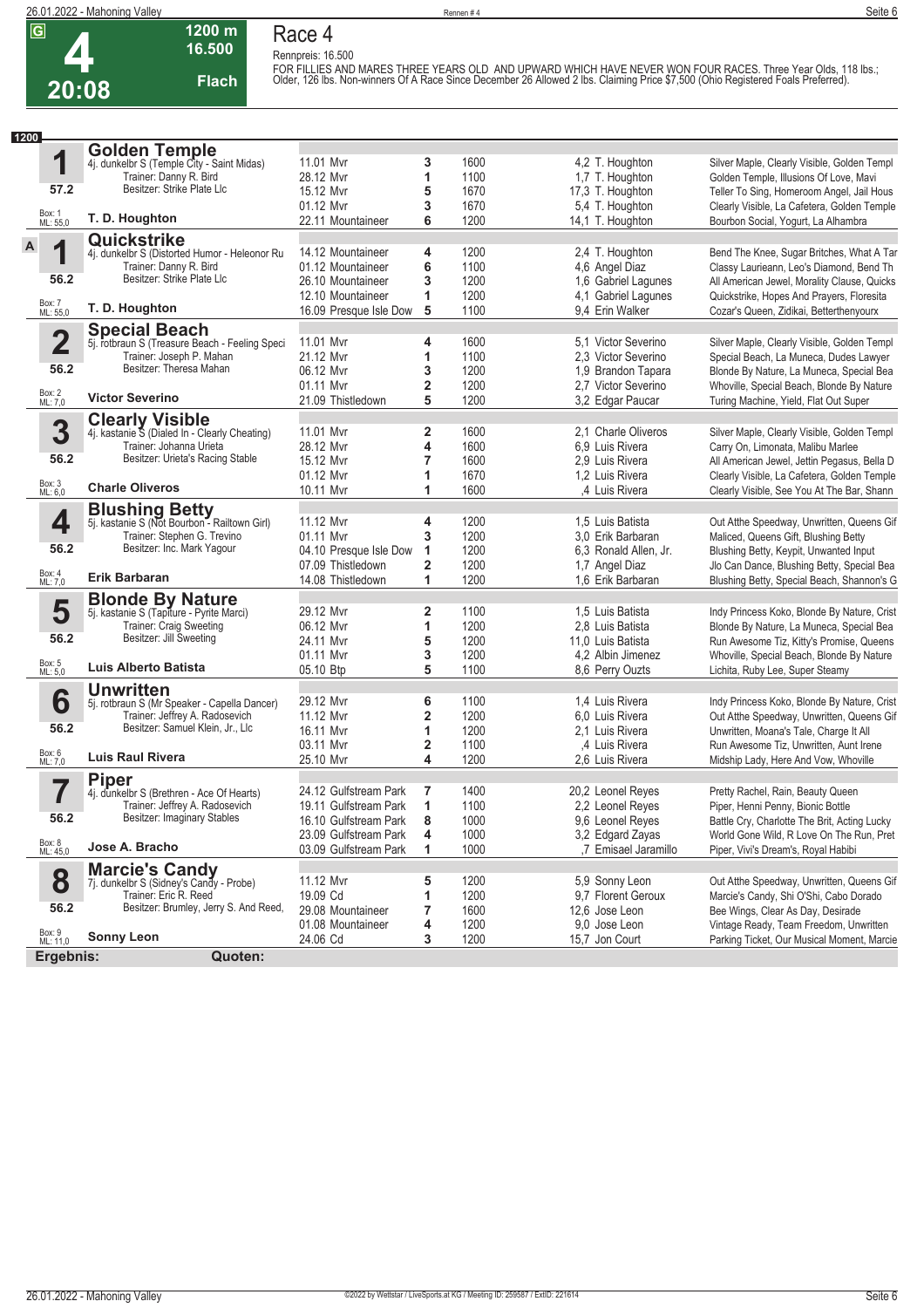

**Race 5**

**1600 m 40.900** 

**Flach**

**Rennpreis: 40.900**

FOR FILLIES AND MARES THREE YEARS OLD AND UPWARD WHICH HAVE NEVER WON A RACE OTHER THAN MAIDEN,<br>CLAIMING, STARTER, OR OHIO BRED OR WHICH HAVE NEVER WON TWO RACES. Three Year Olds, 118 lbs.; Older, 126 lbs.<br>Non-winners Of

| 1600                    |                                                                        |                                |                              |              |                                        |                                                                                            |
|-------------------------|------------------------------------------------------------------------|--------------------------------|------------------------------|--------------|----------------------------------------|--------------------------------------------------------------------------------------------|
|                         | <b>Diva Power</b>                                                      |                                |                              |              |                                        |                                                                                            |
| 1                       | 5j. dunkelbr S (Global Power - My Girl Cassie)                         | 18.12 Mvr                      | 9                            | 1670         | 5,2 Luis Batista                       | Niceasakittenseyes, Mobil Lady, Edge Of Ni                                                 |
| 56.2                    | Trainer: Gary L. Johnson<br>Besitzer: Llc Syd Racing                   | 13.11 Mvr                      | 1                            | 1670         | 19,0 Luis Batista                      | Diva Power, Star Rules, Lexy Anna                                                          |
|                         |                                                                        | 21.09 Btp<br>25.08 Thistledown | 1                            | 1300<br>1200 | 2,3 Gabriel Lagunes                    | Diva Power, Yellah, Catabout                                                               |
| Box: 1<br>ML: 9,0       | Luis Alberto Batista                                                   | 03.08 Thistledown              | 6<br>3                       | 1600         | 6,0 Angel Serpa<br>11,4 Angel Serpa    | She's Crafty, Carmen Ohio, Northern Journe<br>Ballroom Blitz, Mobil Lady, Diva Power       |
|                         |                                                                        |                                |                              |              |                                        |                                                                                            |
| $\overline{\mathbf{2}}$ | <b>Windy Lu Who</b><br>5j. kastanie S (Justin Phillip - Windsail)      | 28.12 Mvr                      | 6                            | 1200         | ,9 Luan Machado                        | Cat's Rhythm, Happy As You Go, Company                                                     |
|                         | Trainer: Susan L. Anderson                                             | 23.11 Mvr                      | 1                            | 1200         | 1,5 Albin Jimenez                      | Windy Lu Who, One Glamorous Gal, Nancy'                                                    |
| 56.2                    | Besitzer: LIc Pocket Aces Racing LIc A                                 | 03.11 Mvr                      | $\overline{\mathbf{2}}$      | 1200         | 3.7 Luan Machado                       | Tivis, Windy Lu Who, Lexy Anna                                                             |
|                         |                                                                        | 28.09 Thistledown              | 4                            | 1100         | 4,2 Malcolm Franklin                   | Front Circle, Tivis, Speak Lightly                                                         |
| Box: 2<br>ML: 11,0      | <b>Agustin Bracho</b>                                                  | 25.08 Thistledown              | 3                            | 1200         | 4,3 Malcolm Franklin                   | Twerk, Speak Lightly, Windy Lu Who                                                         |
|                         | <b>Power Banker</b>                                                    |                                |                              |              |                                        |                                                                                            |
| 3                       | 6j. kastanie S (Power Broker - Boffo)                                  | 01.01 Mvr                      | 2                            | 1200         | 9.6 Jose Bracho                        | Rollin All The Way, Power Banker, Offlee Sil                                               |
|                         | Trainer: Robert C. Cline                                               | 06.12 Mvr                      | 1                            | 1600         | .6 Jose Bracho                         | Power Banker, Fortunate Gina, Gift From M                                                  |
| 56.2                    | Besitzer: Robert C. Cline                                              | 22.11 Mvr                      | 5                            | 1200         | 1.6 Jose Bracho                        | Check Out Line, Status Symbol, Northern Jo                                                 |
| Box: 3<br>ML: 13,0      | Jose A. Bracho                                                         | 11.10 Thistledown              | 4                            | 1600         | 2.4 Luis Rivera                        | Beach Babe, Sheza Fine Justice, Ucantkee                                                   |
|                         |                                                                        | 21.09 Btp                      | 5                            | 1300         | 2,7 Agustin Bracho                     | Diva Power, Yellah, Catabout                                                               |
|                         | <b>Sweet Evy Grace</b>                                                 |                                |                              |              |                                        |                                                                                            |
| 4                       | 7j. grau/bra S (Stroll - Kermitra)<br>Trainer: Ramon Salcedo           | 17.11 Mvr<br>30.10 Mvr         | 4<br>5                       | 1200<br>1100 | 14,9 Sonny Leon                        | Cat's Rhythm, Rollin All The Way, Grins N'                                                 |
| 56.2                    | Besitzer: Campos Family Ventures Llc                                   | 05.10 Btp                      | 1                            | 1200         | 7,4 Sonny Leon<br>1.6 John McKee       | Drumbeg, Adventure Land, Cat's Rhythm<br>Sweet Evy Grace, Blanconia, Edge Of Pleas         |
|                         |                                                                        | 16.09 Btp                      | 1                            | 1200         | 4.6 John McKee                         | Sweet Evy Grace, Blanconia, Edge Of Pleas                                                  |
| Box: 4<br>ML: 21,0      | <b>Brandon Tapara</b>                                                  | 27.08 Btp                      | 4                            | 1200         | 5,0 Sonny Leon                         | Drumbeg, Blanconia, Edge Of Pleasure                                                       |
|                         |                                                                        |                                |                              |              |                                        |                                                                                            |
| 5                       | <b>Stormy Empire</b><br>6j. rotbraun S (King's Empire - Atlantic Storm | 05.01 Mvr                      | 4                            | 1200         | 9,0 Guillermo Rodriguez                | Lucky Quarters, Maliced, Friday                                                            |
|                         | Trainer: Megan Fadlovich                                               | 18.12 Hawthorne                | 2                            | 1200         | 4,0 Diego Sanchez                      | Rare Action Attack, Stormy Empire, Long Ta                                                 |
| 56.2                    | Besitzer: Gray, Keith And Gray, Joanne                                 | 26.11 Hawthorne                | 4                            | 1200         | 4,5 Diego Sanchez                      | Manhattan Legacy, Sheza Savage, Rare Ac                                                    |
|                         |                                                                        | 31.10 Hawthorne                | 2                            | 1300         | 11,7 Diego Sanchez                     | Dancin At Midnight, Stormy Empire, Long T                                                  |
| Box: 5<br>ML: 5,0       | <b>Guillermo Rodriguez</b>                                             | 15.10 Hawthorne                | 5                            | 1200         | 3,3 Diego Sanchez                      | Lily's Woofy, Manhattan Legacy, Dancin At                                                  |
|                         | Jettin Pegasus<br>8j. dunkelbr S (Fusaichi Pegasus - Jojo Jettin)      |                                |                              |              |                                        |                                                                                            |
| 6                       |                                                                        | 21.12 Mvr                      | 2                            | 1600         | 1,3 Sonny Leon                         | Kist, Jettin Pegasus, Scarlett's Awish                                                     |
|                         | Trainer: Javier Suarez<br>Besitzer: Javier Suarez                      | 15.12 Mvr                      | 2                            | 1600         | 6,0 Sonny Leon                         | All American Jewel, Jettin Pegasus, Bella D                                                |
| 56.2                    |                                                                        | 26.11 Mvr                      | 3                            | 1600         | 6,4 Sonny Leon                         | Hidatsa Park, Marmalade, Jettin Pegasus                                                    |
| Box: 6<br>ML: 16,0      | <b>Sonny Leon</b>                                                      | 02.11 Mvr<br>22.10 Mvr         | 1<br>6                       | 1670<br>1600 | 1,3 Sonny Leon<br>31,8 Victor Severino | Jettin Pegasus, Double D's Revenge, Beach<br>Nancy's Leslie, Riproaring, Grins N' Wins     |
|                         |                                                                        |                                |                              |              |                                        |                                                                                            |
| 7                       | <b>Kist</b><br>5j. kastanie S (Overanalyze - Kissy Suzuki)             | 21.12 Mvr                      | 1                            | 1600         | 4,7 Erik Barbaran                      | Kist, Jettin Pegasus, Scarlett's Awish                                                     |
|                         | Trainer: Richard Zielinski                                             | 22.11 Mvr                      | 5                            | 1670         | 3.1 Erik Barbaran                      | A Smile A Day, K For Kathy, Riproaring                                                     |
| 56.2                    | Besitzer: Kromer, Gail And Heyman, Er                                  | 22.10 Mvr                      | 4                            | 1600         | 4.0 Alexander Chavez                   | Nancy's Leslie, Riproaring, Grins N' Wins                                                  |
|                         |                                                                        | 27.09 Thistledown              | $\overline{\mathbf{2}}$      | 1600         | 4.6 Alexander Chavez                   | Penny Shots, Kist, Nancy's Leslie                                                          |
| Box: 7<br>ML: 16,0      | Erik Barbaran                                                          | 13.09 Thistledown              | 3                            | 1200         | 28,5 Alexander Chavez                  | Front Circle, Attitude, Kist                                                               |
|                         | <b>American Jewel</b><br>All                                           |                                |                              |              |                                        |                                                                                            |
| 8                       | 5j. rotbraun S (Justin Phillip - Hello Gypsy)                          | 29.12 Mvr                      | 6                            | 1670         | 2,9 Yuri Yaranga                       | Bella Dudette, Backsplash, Peggy's Cove                                                    |
|                         | Trainer: Jay P. Bernardini                                             | 15.12 Mvr                      | 1                            | 1600         | 9,8 Yuri Yaranga                       | All American Jewel, Jettin Pegasus, Bella D                                                |
| 56.2                    | Besitzer: Jay P. Bernardini                                            | 04.12 Mvr                      |                              | 1600         | 6,5 Brandon Tapara                     | All American Jewel, Bella Dudette, Racinros                                                |
|                         |                                                                        | 13.11 Mvr                      | 2                            | 1200         | 12,3 Brandon Tapara                    | Talkback, All American Jewel, Myositis Myst                                                |
| Box: 8<br>ML: 7,0       | <b>Charle Oliveros</b>                                                 | 03.11 Mvr                      | 4                            | 1200         | 17,8 Brandon Tapara                    | Arcelor, Shelley's Gem, Tiz Independence                                                   |
|                         | <b>Niceasakittenseyes</b>                                              |                                |                              |              |                                        |                                                                                            |
| 9                       | 4j. rotbraun S (William's Kitten - Shestwiceasni                       | 18.12 Mvr                      | 1                            | 1670         |                                        | 87,0 Fernando Salazar Bece Niceasakittenseyes, Mobil Lady, Edge Of Ni                      |
| 56.2                    | Trainer: Craig Sweeting<br>Besitzer: Melissa S. Edgington              | 07.12 Mvr<br>06.11 Mvr         | 4                            | 1200<br>1200 | 13,5 Sonny Leon<br>6.0 Alex Canchari   | Star Rules, St Patty's Song, Sweet Betty Jo<br>Rainbow Ship, Buckeye Bling, Cliftons Balle |
|                         |                                                                        | 08.10 Btp                      | 8<br>$\mathbf 2$             | 1200         | 1.0 John McKee                         | Victor Story, Niceasakittenseyes, Sarah Jan                                                |
| Box: 9<br>ML: 6,0       | <b>Fernando Salazar Becerra</b>                                        | 11.08 Btp                      | $\overline{2}$               | 1200         | 1,2 John McKee                         | Inspiring Lily, Niceasakittenseyes, Lucky Do                                               |
|                         | <b>Happy Bee</b>                                                       |                                |                              |              |                                        |                                                                                            |
| $\blacktriangleleft$    | 5j. kastanie S (Distorted Humor - Flying Colors                        | 14.01 Mvr                      | 2                            | 1600         | 17,1 T. Houghton                       | Little Matilda, Happy Bee, Backsplash                                                      |
|                         | Trainer: Julie A. Pappada                                              | 08.12 Mvr                      | 2                            | 1600         | 13,8 T. Houghton                       | Bad Karma, Happy Bee, Hidatsa Park                                                         |
| 56.2                    | Besitzer: Michael Dohar                                                | 10.11 Mvr                      | 1                            | 1600         | 2,3 T. Houghton                        | Happy Bee, Lyricist, Limonata                                                              |
|                         |                                                                        | 01.11 Mvr                      | 4                            | 1200         | 6,2 Angel Diaz                         | Maliced, Queens Gift, Blushing Betty                                                       |
| Box: 10<br>ML: 4,0      | T. D. Houghton                                                         | 20.10 Presque Isle Dow         | 6                            | 1670         | 9,1 Willie Martinez                    | Genevieve's Z Va, Village Queen, Feets Of                                                  |
|                         | <b>Shannon's Girl</b>                                                  |                                |                              |              |                                        |                                                                                            |
| 1                       | 6j. rotbraun S (Orb - Journeyofalifetime)                              | 14.01 Mvr                      | 1                            | 1200         | 3,3 Isaiah Wiseman                     | Shannon's Girl, Charge It All, Cardioversion                                               |
|                         | Trainer: Alejandro Murillo Rodriguez<br>Besitzer: Murillo Aaa Racing   | 30.12 Mvr                      | 1                            | 1200         | ,7 David Haldar                        | Shannon's Girl, Talk Dirty, Seeking Violet                                                 |
| 56.2                    |                                                                        | 14.12 Mvr                      | 2<br>$\overline{\mathbf{2}}$ | 1200         | ,5 David Haldar                        | Mavi, Shannon's Girl, Bay Magic                                                            |
| Box: 11<br>ML: 16,0     | <b>Isaiah Wiseman</b>                                                  | 29.11 Mvr<br>10.11 Mvr         | 3                            | 1200<br>1600 | 5.4 David Haldar<br>2,5 David Haldar   | Cardioversion, Shannon's Girl, Talk Dirty<br>Clearly Visible, See You At The Bar, Shann    |
|                         |                                                                        |                                |                              |              |                                        |                                                                                            |
|                         | <b>Friday</b><br>6j. rotbraun S (Shackleford - Tip Tap Poe)            | 05.01 Mvr                      | 3                            | 1200         | 26,3 Angel Diaz                        | Lucky Quarters, Maliced, Friday                                                            |
|                         | Trainer: Ricardo Bailey                                                | 28.12 Mvr                      | 7                            | 1200         | 9,1 Marshall Mendez                    | Cat's Rhythm, Happy As You Go, Company                                                     |
| 56.2                    | Besitzer: Lion Palm Racing Stable                                      | 21.12 Mvr                      | 6                            | 1200         | 26,0 Marshall Mendez                   | J P's Gladys, Pulpit's Purrfect, Flowzano                                                  |
|                         |                                                                        | 06.12 Mvr                      | 4                            | 1670         | 10,8 David Haldar                      | Maliced, Fashion Fortune, Tiz What                                                         |
| Box: 12<br>ML: 16,0     | Angel I. Diaz                                                          | 16.11 Mvr                      | 3                            | 1600         | 9,9 Alex Canchari                      | Peggy's Cove, Oxum Power, Friday                                                           |
| Ergebnis:               | Quoten:                                                                |                                |                              |              |                                        |                                                                                            |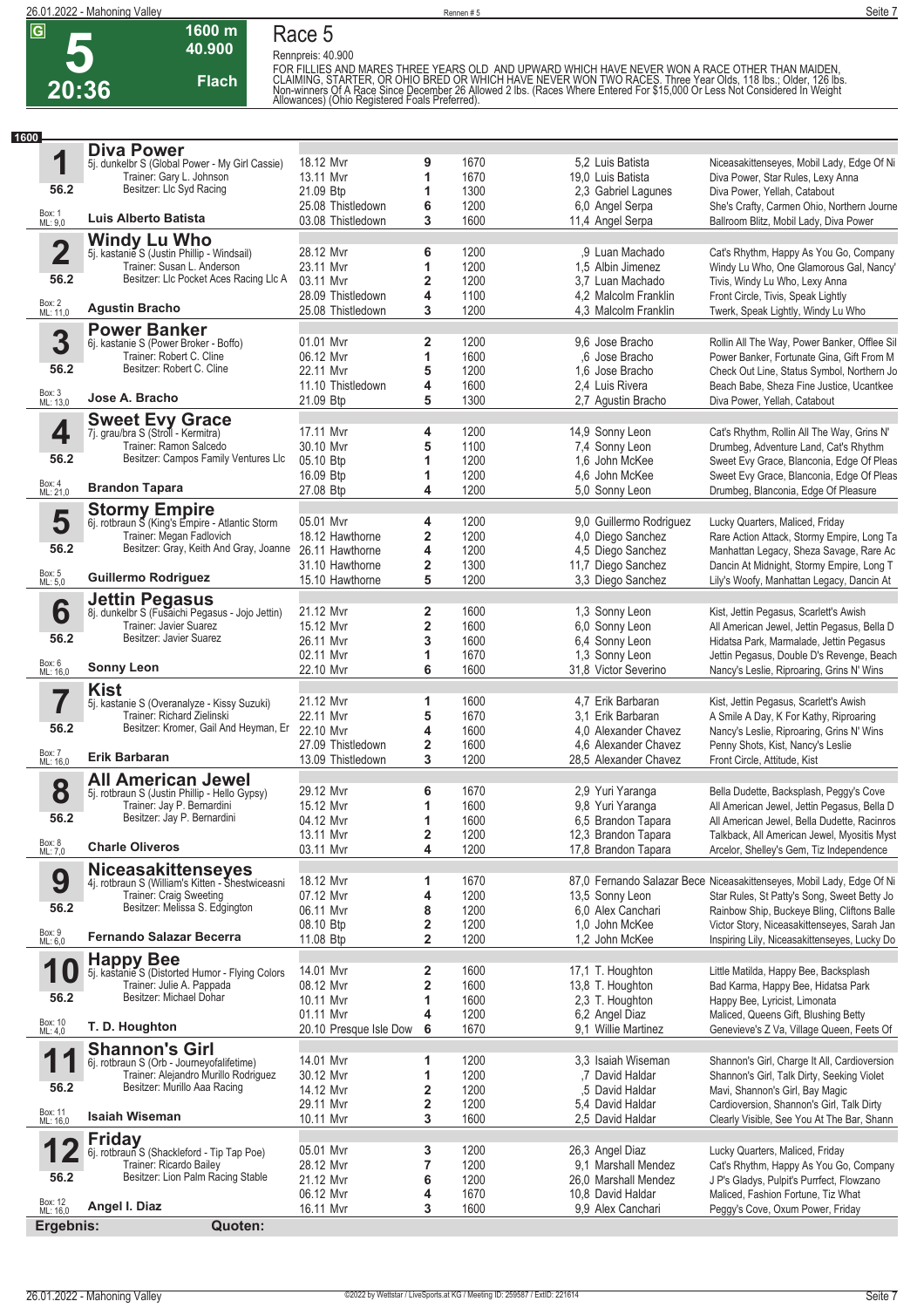

#### **1200 m Race 6 Rennpreis: 33.700**

**33.700 Flach**

FOR ACCREDITED OHIO BRED THREE YEAR OLDS AND UPWARD WHICH HAVE NEVER WON A RACE OTHER THAN MAIDEN.<br>CLAIMING OR STARTER OR WHICH HAVE NEVER WON TWO RACES. Three Year Olds, 118 lbs.; Older, 126 lbs. Non-winners Of A<br>Race Sin

| 1200 |                         |                                                                       |                   |                |      |                         |                                                                      |
|------|-------------------------|-----------------------------------------------------------------------|-------------------|----------------|------|-------------------------|----------------------------------------------------------------------|
|      |                         | <b>Happy Takeover</b>                                                 |                   |                |      |                         |                                                                      |
|      | 1                       | 5j. grau/bra W (Hostile Takeover - She's So H                         | 27.12 Mvr         | 11             | 1200 | 14,4 Angel Diaz         | Ma Moos Warrior, I'mma Natural, Tide Risin                           |
|      |                         | Trainer: Anthony L. Campbell                                          | 24.11 Myr         | 7              | 1200 | 16,1 Angel Diaz         | Weekend Buzz, I'mma Natural, Ma Moos W                               |
|      | 56.2                    | Besitzer: Campbell's Thoroughbreds LI                                 | 09.11 Mvr         | 9              | 1600 | 27,1 Angel Diaz         | Joes A Rockin, Volume Of Trust, Ma Moos                              |
|      |                         |                                                                       | 26.10 Mvr         | 1              | 1200 | 19,9 Angel Diaz         | Happy Takeover, Brilliantbenny, Davis Hat                            |
|      | Box: 1<br>ML: 13,0      | <b>Victor Severino</b>                                                | 13.10 Thistledown | 6              | 1600 | 51,5 Edwin Carrasquillo | The Gospel Of Mark, Samurai Way, Brilliant                           |
|      |                         | <b>Sweet Jill's Jack</b>                                              |                   |                |      |                         |                                                                      |
| A    | 1                       | 5j. dunkelbr W (Hostile Takeover - Sweet Jill)                        | 11.01 Mvr         | 5              | 1600 | 10,0 Angel Diaz         | Monster Hunter, I'mma Natural, Dynamic Re                            |
|      |                         | Trainer: Anthony L. Campbell                                          | 11.12 Mvr         | $\overline{7}$ | 1600 | 3,6 Angel Diaz          | Nambiti, Cat Heat, Monster Hunter                                    |
|      | 56.2                    | Besitzer: Campbell's Thoroughbreds LI                                 | 13.11 Mvr         | 1              | 1600 | 20,7 Angel Diaz         | Sweet Jill's Jack, What A Rush, Davis Hat                            |
|      |                         |                                                                       | 07.10 Thistledown | 5              | 1000 | 46,1 Brandon Tapara     | Foreign, Foreverjumbonmike, Not Quite Wri                            |
|      | Box: 5<br>ML: 13,0      | Yarmarie L. Correa                                                    | 22.09 Thistledown | 8              | 1200 | 17,2 Marshall Mendez    | Volume Of Trust, The Gospel Of Mark, Des                             |
|      |                         | <b>What A Rush</b>                                                    |                   |                |      |                         |                                                                      |
|      | $\overline{\mathbf{2}}$ | 4j. dunkelbr W (Flagship - Miss Van Gogh)                             | 11.01 Mvr         | 6              | 1600 | 4,4 David Haldar        | Monster Hunter, I'mma Natural, Dynamic Re                            |
|      |                         | Trainer: Robert C. Cline                                              | 14.12 Mvr         | 1              | 1200 | 3,0 Frank Reyes         | What A Rush, Lady Itch, Brilliantbenny                               |
|      | 56.2                    | Besitzer: Paula K. Weaver                                             | 13.11 Mvr         | 2              | 1600 | 1,6 Frank Reyes         | Sweet Jill's Jack, What A Rush, Davis Hat                            |
|      |                         |                                                                       | 07.10 Btp         | 3              | 1200 | 3,4 Frank Reyes         | Howie's Angel, Dynamite Cloud, What A Ru                             |
|      | Box: 2<br>ML: 9,0       | David J. Haldar                                                       | 09.09 Btp         | 4              | 1200 | 9,4 Frank Reyes         | Duke Of Darkness, Leroyisalagniappe, Howi                            |
|      |                         |                                                                       |                   |                |      |                         |                                                                      |
|      | 3                       | <b>Dynamic Reach</b><br>4j. dunkelbr W (Dynamite Bob - Reachfortheca  | 11.01 Mvr         | 3              | 1600 | 5,8 Guillermo Rodriguez | Monster Hunter, I'mma Natural, Dynamic Re                            |
|      |                         | Trainer: Rodney C. Faulkner                                           | 28.12 Mvr         | 1              | 1200 | 13,0 David Haldar       | Dynamic Reach, Western Hope, Carson's R                              |
|      | 57.2                    | Besitzer: Steve Platt                                                 | 25.06 Btp         | 6              | 1200 | 40,0 Alexandra Sherman  | Ronni's Storm, Dial Mr Prospector, Nopickin                          |
|      |                         |                                                                       | 15.06 Btp         | 5              | 1200 | 8.0 Alexandra Sherman   | Ranchero, Dial Mr Prospector, Something S                            |
|      | Box: 3<br>ML: 7,0       | Angel I. Diaz                                                         |                   |                |      |                         |                                                                      |
|      |                         |                                                                       |                   |                |      |                         |                                                                      |
|      | 4                       | <b>Cat Heat</b>                                                       | 11.01 Mvr         | 4              | 1600 | 4,5 Luis Batista        | Monster Hunter, I'mma Natural, Dynamic Re                            |
|      |                         | 5j. kastanie W (Cowtown Cat - Alpha Heat)<br>Trainer: Robin Schuster  | 11.12 Mvr         | 2              | 1600 | 3.9 Marshall Mendez     | Nambiti, Cat Heat, Monster Hunter                                    |
|      | 56.2                    | Besitzer: Llc Schuster Racing                                         |                   |                |      |                         |                                                                      |
|      |                         |                                                                       | 27.11 Myr         | 8              | 1200 | 12,8 Charle Oliveros    | Ma Moo Power, Bearpath, Funny Bachelor                               |
|      |                         | <b>Charle Oliveros</b>                                                | 09.11 Mvr         | 6              | 1600 | 5.5 Charle Oliveros     | Joes A Rockin, Volume Of Trust, Ma Moos                              |
|      | Box: 4<br>ML: 5,0       |                                                                       | 25.10 Mvr         | 4              | 1200 | 15,5 Marshall Mendez    | One Crazy Ride, Pecks Not Bad, Nambiti                               |
|      |                         | <b>Chiseled Justice</b>                                               |                   |                |      |                         |                                                                      |
|      | 5                       | 3j. kastanie W (Animo De Valeroso - Midnight                          | 05.01 Mvr         | 1              | 1100 | 1,3 Guillermo Rodriguez | Chiseled Justice, Catman Jack, Billy Beaco                           |
|      |                         | Trainer: Larry E. Smith                                               | 20.12 Mvr         | $\overline{2}$ | 1200 | 8,2 Guillermo Rodriguez | Ol' Ned, Chiseled Justice, Billy Beacoup                             |
|      | 53.5                    | Besitzer: Sturgeon, Bobby T. And Justi                                |                   |                |      |                         |                                                                      |
|      | Box: 6<br>ML: 3,0       | <b>Guillermo Rodriguez</b>                                            |                   |                |      |                         |                                                                      |
|      |                         | I'mma Natural                                                         |                   |                |      |                         |                                                                      |
|      | 6                       | 4j. dunkelbr W (William's Kitten - Vicki's Eyes)                      | 11.01 Mvr         | 2              | 1600 |                         | 1,9 Fernando Salazar Bece Monster Hunter, I'mma Natural, Dynamic Re  |
|      |                         | Trainer: Craig Sweeting                                               | 27.12 Mvr         | 2              | 1200 |                         | 1,0 Fernando Salazar Bece Ma Moos Warrior, I'mma Natural, Tide Risin |
|      | 56.2                    | Besitzer: Melissa S. Edgington                                        | 24.11 Mvr         | 2              | 1200 | 2.3 Sonny Leon          | Weekend Buzz, I'mma Natural, Ma Moos W                               |
|      |                         |                                                                       | 08.11 Mvr         | 6              | 1200 | 29,1 Alex Canchari      | One Crazy Ride, C K's Lucky Duck, Kittens                            |
|      | Box: 7<br>ML: 35,0      | <b>Fernando Salazar Becerra</b>                                       | 25.10 Mvr         | $\overline{7}$ | 1200 | 14,1 Luis Gonzalez      | One Crazy Ride, Pecks Not Bad, Nambiti                               |
|      |                         | Johnny C                                                              |                   |                |      |                         |                                                                      |
|      |                         | 4j. grau/bra W (Tidal Volume - Sweet Tessa M                          | 27.12 Mvr         | 4              | 1200 | 24,0 Malcolm Franklin   | Ma Moos Warrior, I'mma Natural, Tide Risin                           |
|      |                         | <b>Trainer: Andrew Tumblin</b>                                        | 24.11 Mvr         | 6              | 1200 | 12,9 Malcolm Franklin   | Pecks Not Bad, Kettle King, The Gospel Of                            |
|      | 56.2                    | Besitzer: Kristina M. Tumblin                                         | 25.10 Mvr         | 9              | 1200 | 15,7 Luan Machado       | One Crazy Ride, Pecks Not Bad, Nambiti                               |
|      |                         |                                                                       | 30.09 Thistledown | 5              | 1100 | 8,0 Erik Barbaran       | Sir. Rez, Scorza, Cooler                                             |
|      | Box: 8<br>ML: 11,0      | <b>Malcolm Franklin</b>                                               | 07.09 Btp         | 2              | 1200 | 6,3 Luan Machado        | Kittens Adair, Johnny C, I'mma Natural                               |
|      |                         |                                                                       |                   |                |      |                         |                                                                      |
|      | 8                       | <b>Zip It Quick</b>                                                   | 11.01 Mvr         | 6              | 1200 | 17,0 Luis Batista       | Nothinlastsforever, Ohio Cause, Split My Bri                         |
|      |                         | 4j. dunkelbr W (Quick Change - Zipziparoo)<br>Trainer: Robin Schuster | 06.10 Thistledown | 5              | 1200 | 25,7 Marshall Mendez    | Kid Russell, Funny Bachelor, Nothinlastsfor                          |
|      | 56.2                    | Besitzer: Elias Del Val                                               | 22.09 Thistledown | 6              | 1200 | 15,3 Diogdinabi Smith   | Goes Too Fast, Funny Bachelor, Foreign                               |
|      |                         |                                                                       | 23.08 Thistledown | 5              | 1200 | 12,3 Diogdinabi Smith   | Ma Moo Power, Classic Volume, Who Can                                |
|      | Box: 9<br>ML: 21,0      | Luis Alberto Batista                                                  | 10.08 Thistledown | 7              | 1100 | 40,6 Diogdinabi Smith   | You're My Boy Blue, Tide Rising, Pinot Envy                          |
|      | Ergebnis:               | Quoten:                                                               |                   |                |      |                         |                                                                      |
|      |                         |                                                                       |                   |                |      |                         |                                                                      |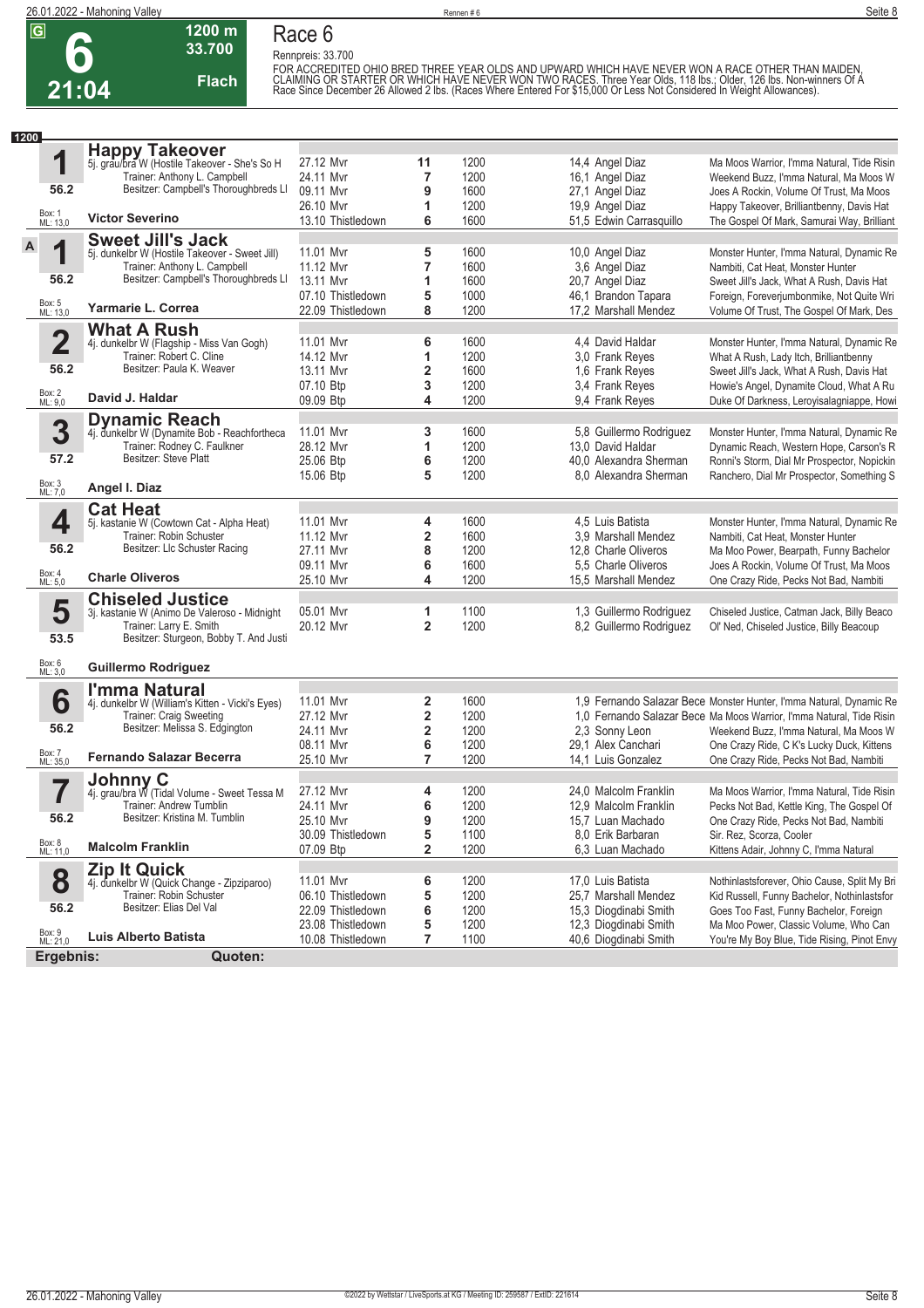

### **Race 7**

**Rennpreis: 12.100**

**12.100** 

**Flach**



FOR THREE YEAR OLDS AND UPWARD WHICH HAVE NOT WON TWO RACES SINCE JANUARY 26. Three Year Olds, 118 lbs.; Older,<br>126 lbs. Non-winners Of A Race Since December 26 Allowed 2 lbs. Claiming Price \$4,000 (Winners Since January 2

| 1100                    |                                                                        |                          |                         |      |                         |                                              |
|-------------------------|------------------------------------------------------------------------|--------------------------|-------------------------|------|-------------------------|----------------------------------------------|
|                         | <b>Johnny Cab</b>                                                      |                          |                         |      |                         |                                              |
| 1                       | 5j. dunkelbr W (Iqbaal - Quiet Shine)                                  | 11.01 Mvr                | 6                       | 1200 | 14,3 Jordano Tunon      | Cooper's Crescent, Frontliner, President Ele |
|                         | Trainer: Albert Dodge                                                  | 20.12 Mvr                | 7                       | 1200 | 15.6 Jordano Tunon      | Uncle Momo, Kosciuszko, Tizway's Wild So     |
| 56.2                    | Besitzer: Betty Lou Dodge                                              | 04.05 Mountaineer        | 1                       | 1200 | 3,4 Odhair Mayta        | Johnny Cab, Artavia, Catauga County          |
|                         |                                                                        | 31.03 Mvr                | 7                       | 1200 | 33,5 Diogdinabi Smith   | Gehrig, Tizway's Wild Son, Gold Shark        |
| Box: 1<br>ML: 16,0      | Jordano Tunon                                                          | 18.03 Turfway Park       | 9                       | 1300 | 32.6 David Cardoso      | Floroplus, Dr. Forman, Secretary At War      |
|                         |                                                                        |                          |                         |      |                         |                                              |
| $\overline{\mathbf{2}}$ | <b>Rolls Royce Deal</b>                                                | 19.12 Hawthorne          | 5                       | 1200 | 4,9 Christopher Emigh   |                                              |
|                         | 8j. dunkelbr W (Surf Cat - Thriving Ivory)<br>Trainer: Elliot Sullivan |                          |                         |      |                         | Tiz Approved, Tale Of The Nile, Colombard    |
| 56.2                    | Besitzer: Elliot Sullivan                                              | 03.12 Hawthorne          | 2                       | 1100 | 11,5 Alexis Centeno     | Givin Up None, Rolls Royce Deal, Bel Bimb    |
|                         |                                                                        | 19.11 Hawthorne          | 2                       | 1200 | 5,4 Emmanuel Giles      | Long Station, Rolls Royce Deal, Bel Bimbo    |
| Box: 2<br>ML: 7,0       | <b>Sonny Leon</b>                                                      | 30.10 Hawthorne          | 6                       | 1100 | 1.6 Javier Tavares      | Easter Music, Bel Bimbo, Ripe Attack         |
|                         |                                                                        | 16.10 Hawthorne          | 4                       | 1000 | 3.2 Javier Tavares      | Magi, High Hero, Tale Of The Nile            |
|                         | <b>Boatswain</b>                                                       |                          |                         |      |                         |                                              |
| 3                       | 5j. rotbraun H (Birdstone - Numerus Reasons)                           | 12.01 Mvr                | 1                       | 1100 | .9 Luis Batista         | Boatswain, Hennessy Fire, Two Step Slew      |
|                         | Trainer: Alejandro Murillo Rodriguez                                   | 23.11 Mvr                | 4                       | 1200 | 17,4 Luis Batista       | Overbearing, Khalfani, Keyed On Top          |
| 57.2                    | Besitzer: Aleyhat Racing Stable                                        | 05.10 Thistledown        | 3                       | 1200 | 2.4 Alexander Chavez    | Big Trip, Justin Front, Boatswain            |
|                         |                                                                        | 03.08 Thistledown        | 3                       | 1100 | 5.9 Marshall Mendez     | Aye Aye Sir, Time Heist, Boatswain           |
| Box: 3<br>ML: 28,0      | <b>Guillermo Rodriguez</b>                                             | 28.06 Thistledown        | 4                       | 1200 | 2.3 Jose Bracho         | Will Runaway, Doctor Lee, Johnny U           |
|                         | <b>Everglide Drive</b>                                                 |                          |                         |      |                         |                                              |
| 4                       | 7j. dunkelbr W (Perfect Circle - Everglide)                            | 11.01 Mvr                | 11                      | 1200 | 64,8 Yuri Yaranga       | Cooper's Crescent, Frontliner, President Ele |
|                         | Trainer: Shane M. Spiess                                               | 27.12 Mvr                | 9                       | 1100 | 1,6 Sonny Leon          | Silent Tiger, Vinny Boy, Yo Berbs            |
| 56.2                    | Besitzer: Shane M. Spiess                                              | 08.12 Mountaineer        | 3                       | 1200 | 8,4 Yuri Yaranga        | Machinist, Yeudiel, Everglide Drive          |
|                         |                                                                        | 23.11 Mountaineer        | 1                       | 1100 | 3.2 Yuri Yaranga        | Everglide Drive, Late Act Jones, Burkie      |
| Box: 4<br>ML: 21,0      | Yuri Yaranga                                                           | 10.11 Mountaineer        | $\overline{\mathbf{2}}$ | 1200 | 7,5 Yuri Yaranga        | Power Song, Everglide Drive, Late Act Jone   |
|                         | <b>Salt Mine</b>                                                       |                          |                         |      |                         |                                              |
| 5                       | 9j. grau/bra W (Eskendereya - Silver Cub)                              | 27.12 Mvr                | 5                       | 1100 | 20,6 T. Houghton        | Silent Tiger, Vinny Boy, Yo Berbs            |
|                         | Trainer: Richard T. Vickers                                            | 05.12 Mountaineer        | 1                       | 1200 | 18,6 Charle Oliveros    | Salt Mine, Bow Tie Affair, Mr. Cat           |
| 56.2                    | Besitzer: Nancy J. Ramunno                                             |                          |                         | 1100 |                         |                                              |
|                         |                                                                        | 31.10 Mountaineer        | 3                       |      | 12,5 Odhair Mayta       | Yes Darlin, Late Act Jones, Salt Mine        |
| Box: 5<br>ML: 16,0      | Luis Alberto Batista                                                   | 22.10 Mvr                | 6                       | 1200 | 25,3 Charle Oliveros    | Yo Berbs, Coworker, Empty Talk               |
|                         |                                                                        | 05.10 Mountaineer        | 3                       | 1100 | 15,8 Odhair Mayta       | Blowing Strong, He's No Angel, Salt Mine     |
|                         | <b>Fox On The Run</b>                                                  |                          |                         |      |                         |                                              |
| 6                       | 6j. rotbraun W (Curlin - Shesastonecoldfox)                            | 16.09 Btp                | 1                       | 1200 | ,9 Perry Ouzts          | Fox On The Run, Derby Express, Here's Ca     |
|                         | Trainer: William D. Cowans                                             | 10.08 Btp                | 2                       | 1200 | .5 Perry Ouzts          | Rushed, Fox On The Run, Raison Karter        |
| 56.2                    | Besitzer: Michael A. Foster                                            | 15.07 Btp                | 2                       | 1200 | 2,3 Luan Machado        | Rushed, Fox On The Run, Goldenpence          |
|                         |                                                                        | 16.06 Btp                | $\overline{\mathbf{2}}$ | 1200 | 6,0 Perry Ouzts         | Dad's Yankees, Fox On The Run, Vandross      |
| Box: 6<br>ML: 4,0       | Luis Raul Rivera                                                       | 07.12 Mvr                | 6                       | 1200 | 6.5 Luis Rivera         | Event Driven, Zafir, Attuck                  |
|                         | I Am Iron Man                                                          |                          |                         |      |                         |                                              |
| 7                       | 6j. kastanie W (Biondetti - Sabrina's Dance)                           | 11.01 Mvr                | 8                       | 1200 | 11,3 Charle Oliveros    | Cooper's Crescent, Frontliner, President Ele |
|                         | Trainer: Larry R. Reed                                                 | 15.12 Mountaineer        | 4                       | 1600 | 1,7 Andrew Ramgeet      | Analyze Your Luck, Lightning Flash, Onewa    |
| 56.2                    | Besitzer: Larry R. Reed                                                | 05.12 Mountaineer        | $\overline{7}$          | 1200 | 12,2 Andrew Ramgeet     | My Mae Day, Dream Saturday, Gran City        |
|                         |                                                                        | 09.11 Mountaineer        | 1                       | 1100 | 5,5 Andrew Ramgeet      | I Am Iron Man, Forty Fathoms, Jersey Diam    |
| Box: 7<br>ML: 21,0      | Jose A. Bracho                                                         | 18.10 Mountaineer        | $\overline{\mathbf{2}}$ | 1200 | 3,0 Andrew Ramgeet      | Exchange Fever, I Am Iron Man, Rum On T      |
|                         | <b>Bret's At Caddies</b>                                               |                          |                         |      |                         |                                              |
| 8                       | 11j. kastanie W (Not For Love - Exuding Qualit                         | 27.12 Mvr                | 7                       | 1100 | 6,5 Guillermo Rodriguez | Silent Tiger, Vinny Boy, Yo Berbs            |
|                         | Trainer: Jay P. Bernardini                                             | 12.12 Mountaineer        | $\overline{\mathbf{2}}$ | 1000 | 2,8 Guillermo Rodriguez | Shacklefords Storm, Bret's At Caddies, Yes   |
| 56.2                    | Besitzer: Jay P. Bernardini                                            | 22.11 Mountaineer        | 3                       | 1000 | 2,4 Guillermo Rodriguez | So Caught Up In U, I'm A Lawman, Bret's At   |
|                         |                                                                        | 19.10 Presque Isle Dow 6 |                         | 1200 | 8,5 Eddie Dominguez     | Worbothor, Save The Drama, Dixie Highway     |
| Box: 8<br>ML: 5,0       | <b>Charle Oliveros</b>                                                 | 11.10 Presque Isle Dow 1 |                         | 1200 | 6,4 Eddie Dominguez     | Bret's At Caddies, Piper Hill, Jojo's Dream  |
|                         | <b>Cajun Chaos</b>                                                     |                          |                         |      |                         |                                              |
| 9                       | 6j. rotbraun W (Tapizar - Quadriga)                                    | 19.01 Mvr                | 5                       | 1000 | 9,8 Angel Diaz          | Deceitful Anthony, The Filter, Shadow Surpr  |
|                         | Trainer: Ivan Calderon                                                 | 27.12 Mvr                | 10                      | 1100 | 6,1 Angel Diaz          | Silent Tiger, Vinny Boy, Yo Berbs            |
| 56.2                    | Besitzer: Jabdiel Castillo                                             | 08.12 Mountaineer        | 2                       | 1200 | ,9 Luis Batista         | Unyielding, Cajun Chaos, Marriage Counsel    |
|                         |                                                                        | 01.12 Mvr                | 10                      | 1100 | 18,7 Luis Batista       | Frittons Gold, Roskilde, Will Runaway        |
| Box: 9<br>ML: 11,0      | Angel I. Diaz                                                          | 23.11 Mvr                | 5                       | 1100 | 8,7 Brandon Tapara      | My Mae Day, Empty Talk, Red Blue And Tru     |
|                         |                                                                        |                          |                         |      |                         |                                              |
| Ergebnis:               | <b>Quoten:</b>                                                         |                          |                         |      |                         |                                              |